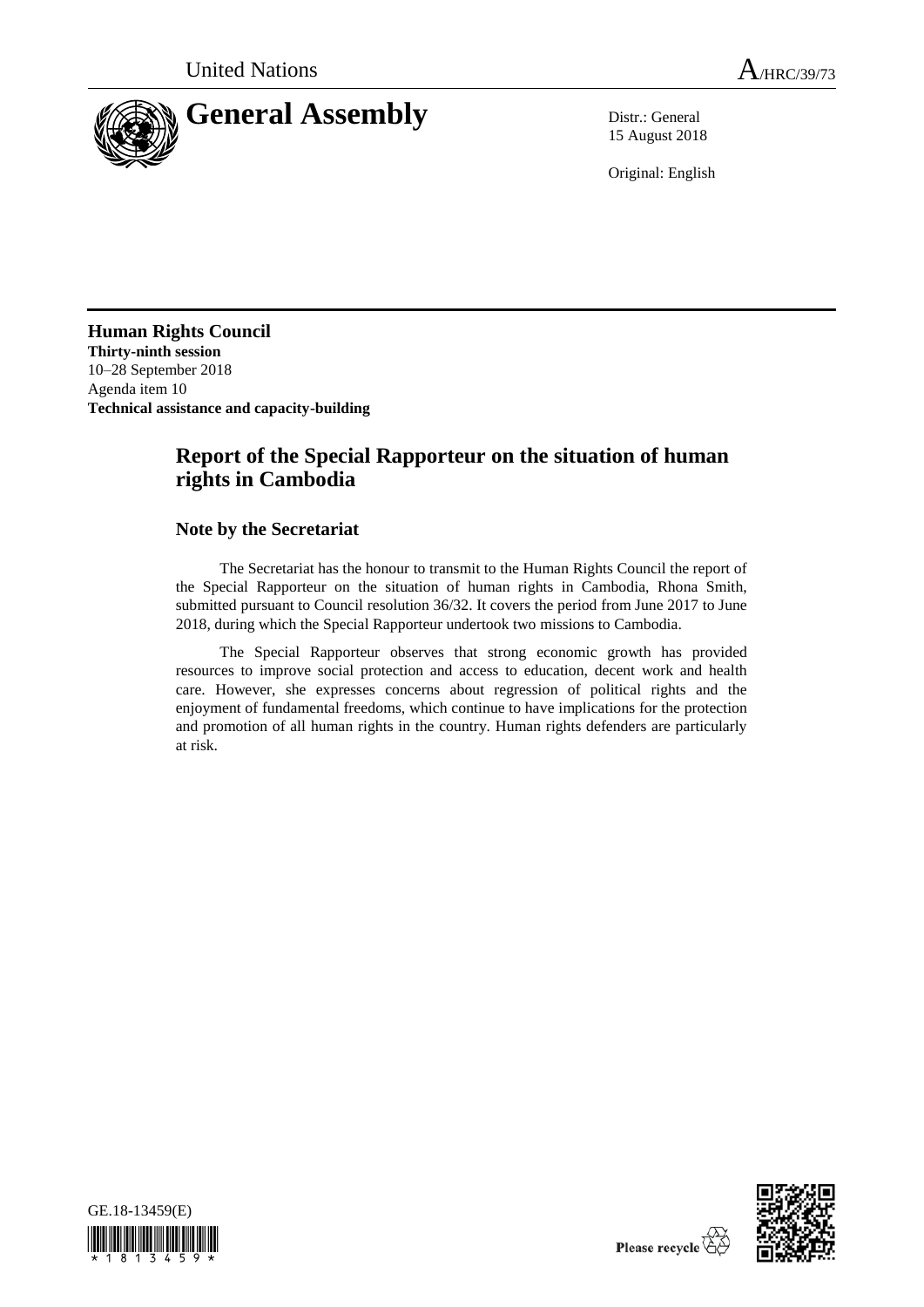# **I. Introduction**

1. The present report is submitted pursuant to Human Rights Council resolution 36/32. During the year under review, the Special Rapporteur monitored the situation of human rights in Cambodia, receiving information from different stakeholders, including the Government, civil society organizations and private citizens. She undertook two missions to Cambodia: from 8 to 17 August 2017 and from 5 to14 March 2018. The present report covers the period from June 2017 to June 2018, drawing on the findings from the two missions as well as other information received throughout the year.

2. The Special Rapporteur is grateful to the Government for its cooperation during her missions.

3. During the missions, the Special Rapporteur met with government representatives and other stakeholders, including civil society organizations, the United Nations country team and other development partners. In particular, the Special Rapporteur met with Samdech Heng Samrin, President of the National Assembly; Samdech Kralahom Sar Kheng, Deputy Prime Minister and Minister of Interior; Prak Sokhonn, Senior Minister and Minister of Foreign Affairs and International Cooperation; Aun Pornmoniroth, Senior Minister and Minister of Economy and Finance; Ang Vong Vathana, Minister of Justice; Hang Chuon Naron, Minister of Education, Youth and Sports; Mam Bunheng, Minister of Health; Vong Sauth, Minister of Social Affairs, Veterans and Youth Rehabilitation; Keo Remy, Chair of the Cambodian Human Rights Committee; Sik Bun Hok, President of the National Election Committee; You Bun Leng, President of the Court of Appeal; You Ottara, Deputy President of the Supreme Court; Sou Arafad, Deputy Governor of Battambang Province; and Om Reatrey, Deputy Governor of Banteay Meanchey Province. She also met with the then leader of the now dissolved Cambodia National Rescue Party (CNRP), Kem Sokha, in August 2017, as well as a range of political actors and other stakeholders.

4. It was regrettable that during both missions again she was denied confidential interviews with detainees and, indeed, access to Correctional Centre 3 to visit Kem Sokha. The Special Rapporteur visited the Phnom Penh Social Affairs Drop-in Centre (Prey Speu Centre), Correctional Centres 1 and 2 and Phnom Penh Capital Prison. During field visits to Battambang and Banteay Mancheay Provinces in August 2017, she was invited to visit drug rehabilitation centres and visited Chivit Thmey Drug Rehabilitation Centre.

5. Finally, the Special Rapporteur is encouraged by the Government's willingness to respond to communications submitted by special procedure mandate holders and welcomes this opportunity for deepening dialogue and understanding.

# **II. General situation of human rights in Cambodia**

6. The year under review was marked by significant political developments. It began with the local-level election on 4 June 2017 and ended as the country neared the general (National Assembly) election on 29 July 2018. The commune/*sangkat* elections were orderly and peaceful, with some 90 per cent of the electorate casting votes. Unfortunately, subsequent events meant that the results of these elections were changed dramatically, albeit in accordance with new laws. The President of the former main opposition party, CNRP, Kem Sokha, was detained in September on treason-related charges. On 16 November, the Supreme Court ordered the dissolution of CNRP and banned 118 senior members from political activity for five years. The CNRP seats in the National Assembly and positions at the communal level were then reallocated to other parties, principally the ruling Cambodian Peoples' Party (CPP).

7. The political situation continues to have implications for the protection and promotion of all human rights in the country. Human rights defenders are particularly at risk in this twentieth anniversary year of the adoption of the Declaration on the Right and Responsibility of Individuals, Groups and Organs of Society to Promote and Protect Universally Recognized Human Rights and Fundamental Freedoms (Declaration on Human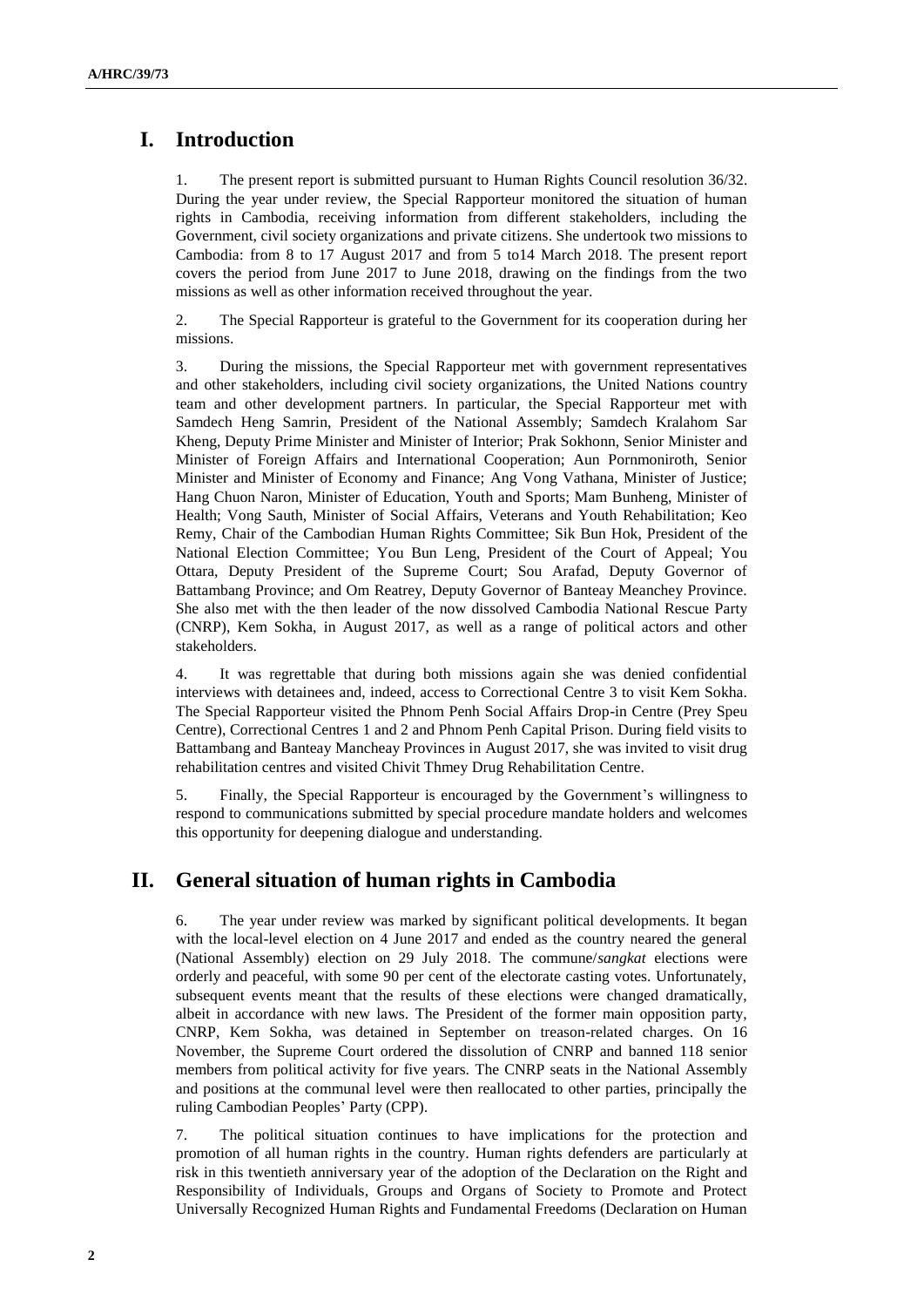Rights Defenders). In particular, a letter from the Minister of Interior dated 2 October 2017 requires non-governmental organizations (NGOs) to provide three-day prior notification to authorities for any events. The Government has indicated that this is to provide coordination, security, safety and order to civil society organization activities. This stipulation is not contained in the Law on Associations and Non-Governmental Organizations or the Law on Peaceful Demonstrations. Police systematically monitor civil society events. The Government has revoked the licences of some independent radio stations, independent media have had to shut down due to large tax bills and independent journalists have been charged with "espionage". In May 2018, the Inter-Ministerial Proclamation (Prakas) on Publication Controls of Website and Social Media Processing via Internet in the Kingdom of Cambodia was adopted. The proclamation seeks to prevent publications or news through social media and the Internet on very broad grounds, such as "deliberately causing chaos" or "harming the national economy" or "traditional culture".

8. During the interactive dialogue with States parties and other stakeholders at the thirty-sixth session of the Human Rights Council, many States invited the Special Rapporteur to pay particular attention to the human rights impact of the political situation in Cambodia ahead of the 2018 national elections. The present report was finalized and submitted before the date of the elections. However, the Special Rapporteur analyses the impact of the elections and electoral processes on human rights and fundamental freedoms in an addendum.

9. Cambodia remains a member of the Association of Southeast Asian Nations and a lower-middle-income country. According to current estimates, it has maintained an economic growth rate of almost 7 per cent, which is likely to continue for at least the next two years. The Government has not approved any figures after 2014.

10. The Government has committed to finalize the localization of the Sustainable Development Goals by the end of 2018. There remains evidence of progress towards greater realization of several related rights and freedoms. For example, the country's strong economic growth and rapid development has provided resources to improve social protection and access to education, decent work and health care. However, challenges remain, not least with goal 16.

11. The 2030 Agenda for Sustainable Development explicitly recognizes that the promotion and protection of human rights is both a prerequisite to achieving the Sustainable Development Goals as well as a result. The principle of leaving no one behind is perhaps the clearest expression of this link. Indeed, respect for human rights is an integral part of ensuring lasting development and peace in Cambodia. Nevertheless, over the past year, government ministers, both during meetings and through the submission of official documents, have addressed comments to the Special Rapporteur that prioritize peace, stability and development over human rights. Respect for rights and freedoms are enshrined in the Cambodian Constitution and Cambodia has ratified almost all the core human rights treaties. Human rights cannot be selectively respected or ignored, and they must never be sacrificed. Peace without justice is unsustainable; development without freedom leaves people behind.

12. During the period 2017−2018, the Government of Cambodia has published several statements aimed at "clarifying and setting the records straight" on various issues related to human rights. It has criticized both the United Nations generally and special rapporteurs, without any evidence base. The Special Rapporteur has countered these criticisms directly with the Government and calls on the Government to remove such criticisms from official publications and statements and undertake not to repeat them. Such action would help to promote constructive and meaningful dialogue on human rights issues.

### **III. Update on recommendations in the previous report**

13. The Special Rapporteur made a series of recommendations in previous reports. With a view to maintaining a dialogue with the Government, she reviews the recommendations made in her previous report to the Council (see A/HRC/36/61, para. 68) as follows: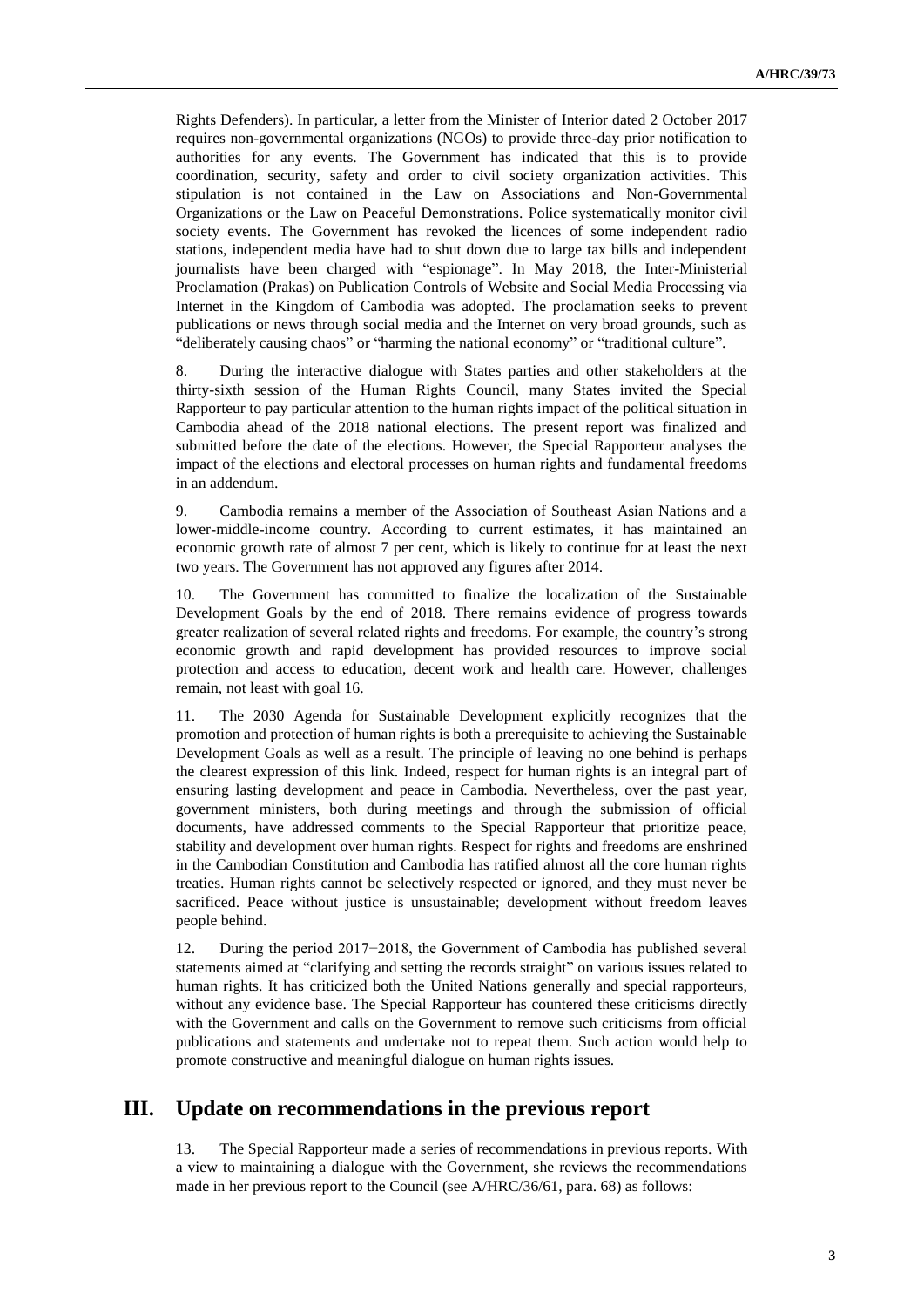(a) It is understood that recent discussions on implementation of the recommendations of the universal periodic review have focused on preparation of the next report of Cambodia under the third cycle, which is due for review early in 2019. The Special Rapporteur welcomes the submission this year of the combined fourteenth to sixteenth periodic reports to the Committee on the Elimination of Racial Discrimination and the sixth periodic report to the Committee on the Elimination of Discrimination against Women;

(b) The Sustainable Development Goals localization plan was supposed to be finalized at the end of the second quarter of 2018; however, the national high-level committee, at its meeting on 24 April 2018, requested revisions and a reduction of the number of indicators. Approval of the Council of Ministers is now scheduled to be sought during the third quarter of 2018. An action plan for ensuring peace, justice and strong institutions (goal 16), with the elaboration of comprehensive indicators to measure achievement, would support the work of the ministries, including, for example, the Ministry of Justice, in strengthening the independence of the courts. The localization plan should also include action plans for reducing poverty (goal 1), ensuring health and well-being (goal 3), ensuring full and productive work for all (goal 7), addressing food security and clean water (goals 2 and 6) and reducing inequalities (goal 10). These goals are key for protecting marginalized persons and promoting their enjoyment of rights and freedoms;

(c) The process for granting communal land titles remains unchanged. The Special Rapporteur encourages further discussions on refining the process and accelerating recognition of indigenous groups and their land claims;

(d) Court fees are still not publicly displayed in all courts, as the Ministry of Justice is reportedly finalizing the list;

(e) Notices that no payments are to be paid to staff in prisons are not displayed at all detention centres; posters listing detainees' rights have been distributed but are not displayed at all detention centres (some are displayed only in English);

(f) Pretrial detention and custodial sentences continue to be extensively used. The Special Rapporteur reminds the Government that a fair trial must be held within a reasonable time of the initial arrest. This is particularly pressing when people are held in pretrial detention. In view of the dramatic increase in prison overcrowding (due in part to the anti-drug campaign), the Special Rapporteur urges the Government to reconsider the plans to increase the use of non-custodial sentencing in those situations in which it is deemed appropriate. The Special Rapporteur also encourages the Government to promote the use of the pretrial detention form to ensure appropriate reflection by judges on whether pretrial detention is appropriate (article 203 of the Criminal Procedure Code notes that provisional detention should be exceptional);

Some human rights defenders have been released from pretrial detention although they remain under judicial supervision; other defenders continue to be held in pretrial detention. The Special Rapporteur, while welcoming the release of the five serving and former staff members of the Cambodian Human Rights and Development Association (ADHOC) in June 2017, reiterates her call for the charges against them to be definitively dropped. It is a violation of the right to be tried without undue delay for charges to linger indefinitely and be reactivated seemingly at random. Further high-profile examples include Tep Vanny (2013 charges reactivated in 2017 with arrest, conviction and custodial sentence) and Nhek Bun Chhay (2007 charges reactivated in 2017 with arrest in August, released under judicial supervision in May 2018);

(h) Measures on the human rights environment around the elections are outlined below and in the addendum. There is concern over threats, arrests and acts of intimidation in the current period.

14. With regard to the recommendations contained in paragraph 69 of her previous report:

(a) Work remains to be done on strengthening judicial mechanisms for addressing domestic violence and trafficking. Concerns continue to be raised over the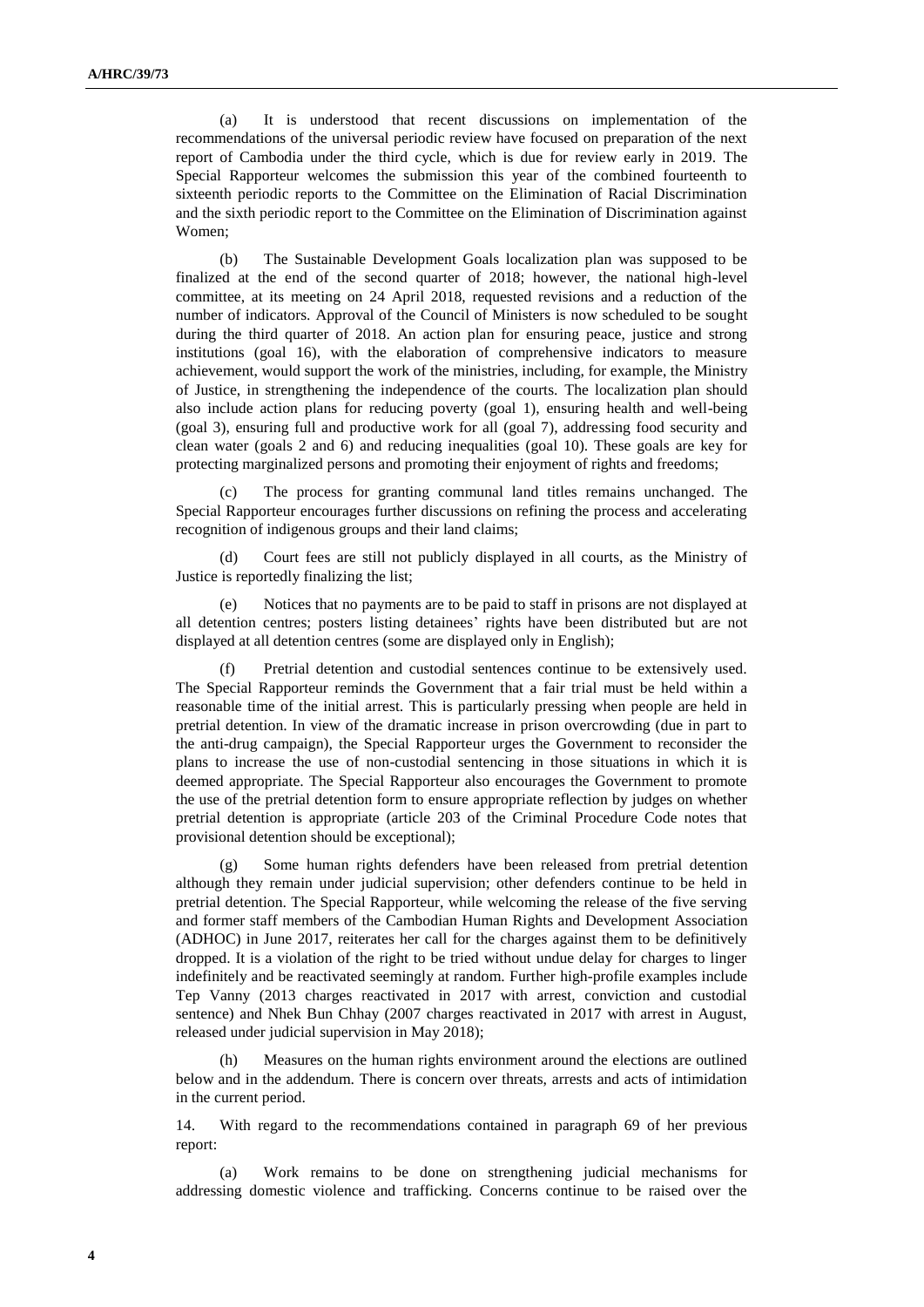treatment of women victims by law enforcement officials, including in cases of rape, assault and murder;

(b) Implementation of the Law on Peaceful Demonstrations has been impeded by the Ministry of Interior instruction of October 2017, referred to above. Irrespective of the intention, the instruction is being applied as if it were an approval process and a restriction on peaceful gathering, trainings and meetings. There are no such provisions under the Law on Associations and Non-Governmental Organizations or the Trade Union Law;

(c) Provisions of the Criminal Code are being used to inhibit freedom of expression and debate, including provisions on conspiracy. Amendments to the Constitution and the Criminal Code made in February 2018 use broad terminology and need more precise language to meet international standards and avoid the risks to freedom of speech. Areas of concern include the lèse-majesté provisions and requirement for parties and individuals to "primarily uphold the national interest" and oppose "interference from abroad";

(d) Sixteen courts of first instance have installed the criminal case database. However, there has been no progress on publishing decisions or on developing draft guidelines on evidentiary requirements. The Cambodia Office of the United Nations High Commissioner for Human Rights (OHCHR), the Ministry of Justice and the Supreme Council of the Magistracy organized two regional trainings for judges focusing on legal reasoning for decisions on pretrial detention;

(e) People continue to be held involuntarily in "drop-in" centres, including the Prey Speu Centre. However, the number of persons held in detention centres in connection with alleged use of drug substances continues to increase. New facilities being built in Kandal Province to rehabilitate persons with psychosocial disabilities have not yet opened.

### **IV. Vulnerable groups and discrimination**

15. International human rights are predicated on the premise that all persons should enjoy all freedoms and rights without discrimination. In all societies, however, there are marginalized groups whose enjoyment of rights is compromised in some way. Sustainable Development Goal 10 is aimed at reducing inequality within and between countries. International law is clear that rights and freedoms should be enjoyed without distinction of any kind, including on the grounds of race, colour, sex, language, religion, political or other opinion, national or social origin, property, birth, sexual orientation, gender identity, disability or other status. In her reports (A/HRC/33/62 and A/HRC/36/61), the Special Rapporteur has considered the situation of indigenous peoples, women, prisoners, persons in street situations, minorities and children. In August 2017, her mission had a subfocus on vulnerable children (in institutions and trafficked). In this section the Special Rapporteur provides findings and updates on vulnerable groups in Cambodia. Considering marginalized groups is especially important as the Government is in the process of finalizing its localization plan for the Sustainable Development Goals to ensure that no one in Cambodia is left behind.

#### **A. Children**

16. Cambodia has a growing population of young people and an ever-more-mobile population. Children are inherently vulnerable, especially when young, and often suffer multiple disadvantages as facets of marginalization intersect. The interdependency and interrelatedness of rights means that children's enjoyment of rights is often linked to that of their primary caregiver. Consequently, children whose parents are at risk of being left behind are themselves particularly vulnerable. Cambodia has ratified the Convention on the Rights of the Child, and its combined fourth to sixth periodic reports, due on 13 May 2018, is pending submission to the Committee on the Rights of the Child.

17. Education is especially relevant to children and to their development. Previous reports (A/HRC/30/58 and A/HRC/27/70) have addressed progress in education. Education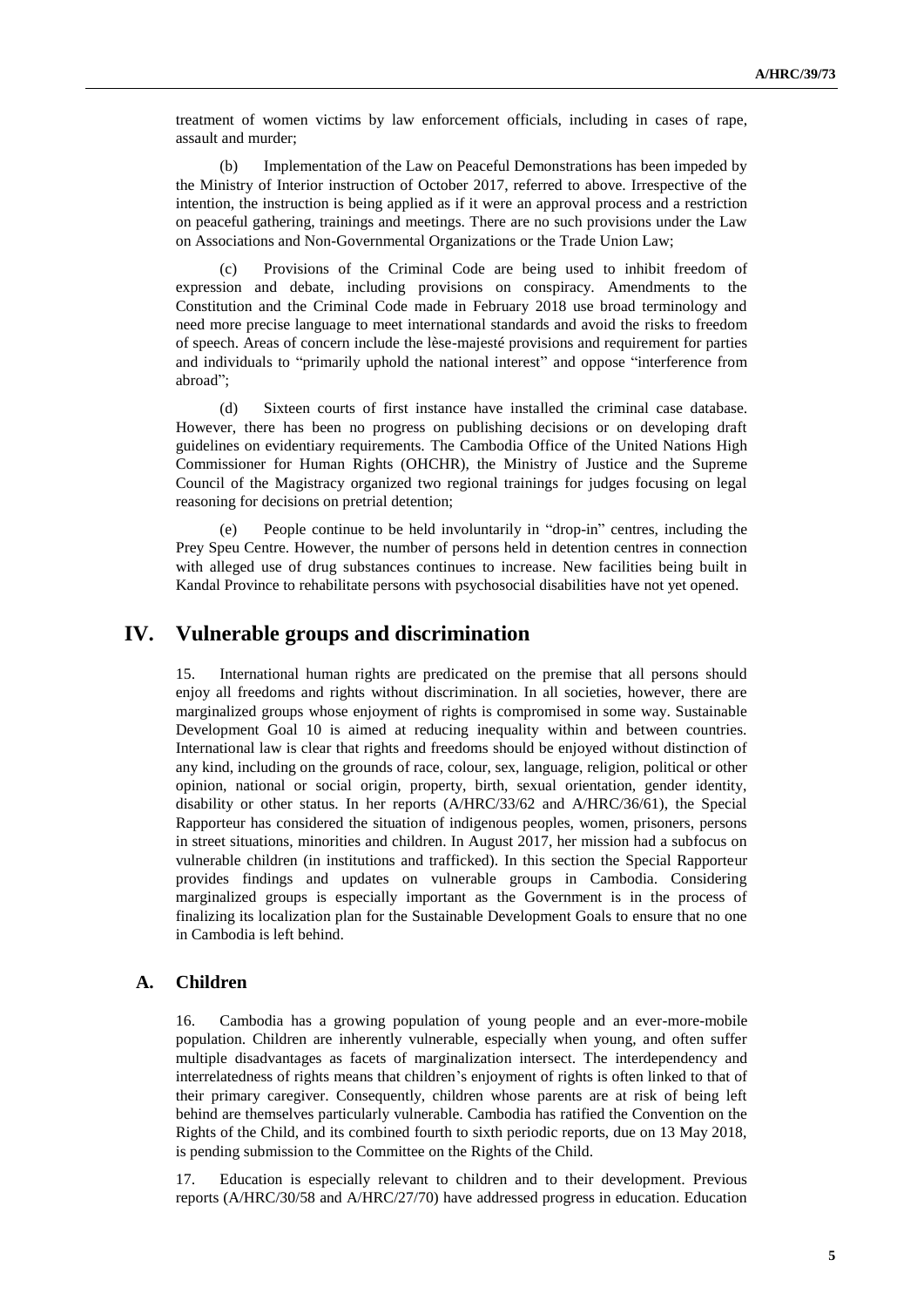is becoming more accessible and available to all children in Cambodia. The Ministry of Education, Youth and Sports continues to invest in education throughout the country and works to eliminate corruption, for example, by eliminating cheating and related practices in end-of-school exams.

18. The Ministry reports continuing progress towards securing gender parity not only in education enrolment, but also completion. Beyond gender equality, some children are in danger of being left behind on the basis of ethnicity or disability. While there is progress with the rolling out of the multilingual education plan of action, the Special Rapporteur highlights ongoing concerns with the situation of children from indigenous and ethnic minority groups, including children of Vietnamese descent, who still suffer disadvantages, including in relation to the availability, accessibility, acceptability and adaptability of education. Information has been received that children have been denied access to school due to the lack of legal documents of their ethnic Vietnamese parents or the revocation of those documents under subdecree 129. Concerning education and health, it is also clear that children with disabilities do not receive equal access to goods, services or facilities. For example, physical access to buildings remains a problem as does the availability of information in sign language and Braille.

19. Health care of children and mothers is crucial to the development of the child. New social protection initiatives and pilots are discussed below. The Ministry of Health is working at commune level throughout the country to ensure that access to primary health care is available to all. Infant and child mortality rates continue to decrease, regional transmission of measles has been eliminated completely in Cambodia, the use of anti-viral therapy limits transmission of HIV/AIDS from mother to child during birth and health equity funds help to ensure free access to health care for the poorest families, including their children. The Government has also embarked on a human papilloma virus vaccination programme for girls to combat cervical cancer. However, child malnutrition, especially in rural areas, remains of concern.

20. Ensuring all children are registered at birth is a major milestone in recognizing the rights of the child. In this regard, the removal in 2017 of charges for birth registration up to 30 days after birth is welcome.

21. In the absence of a comprehensive child protection system, and no social workers at the commune or district levels, cases of child abuse and neglect go undetected and unreported. The commune committees for women and children are important, within their capacity, at the local level. Although training of committee members has been undertaken, the Special Rapporteur is concerned that this may not be sufficient to offer adequate, acceptable, adaptable child-centred protection.

22. In particular, ever more children are being left with elderly relatives when their parents become migrant workers, moving to factories or construction sites in Cambodia or seeking employment overseas. Information received suggests heightened vulnerability for some of these children: some are abused, others turn to drugs and other substances, some end up in street situations. Children who suffer physical or psychological abuse within the community or family frequently have no means of seeking assistance or safety. The Government's Violence against Children Survey and Action Plan is a step in the right direction, but victims of violence all too frequently remain in the household with the perpetrator and the perpetrator is not brought to justice in accordance with the Law on the Prevention of Domestic Violence and the Protection of Victims.

23. Cambodia has many children living in institutional settings. Efforts to restrict "orphanage tourism" have been successful and the Ministry of Social Affairs, Veterans and Youth Rehabilitation is now focusing on reducing the number of children in care. The Action Plan for Improving Child Care, in cooperation with the United Nations Children's Fund (UNICEF), civil society organizations and the Partnership Programme for the Protection of Children, is aiming at reducing by 30 per cent the number of children in institutional settings in five provinces, reintegrating them into their communities. This is a positive pilot programme from which many lessons for the future will undoubtedly emerge.

24. Poverty is a key factor in many children being in residential care, working and being trafficked. It follows that the work on returning children to their families should address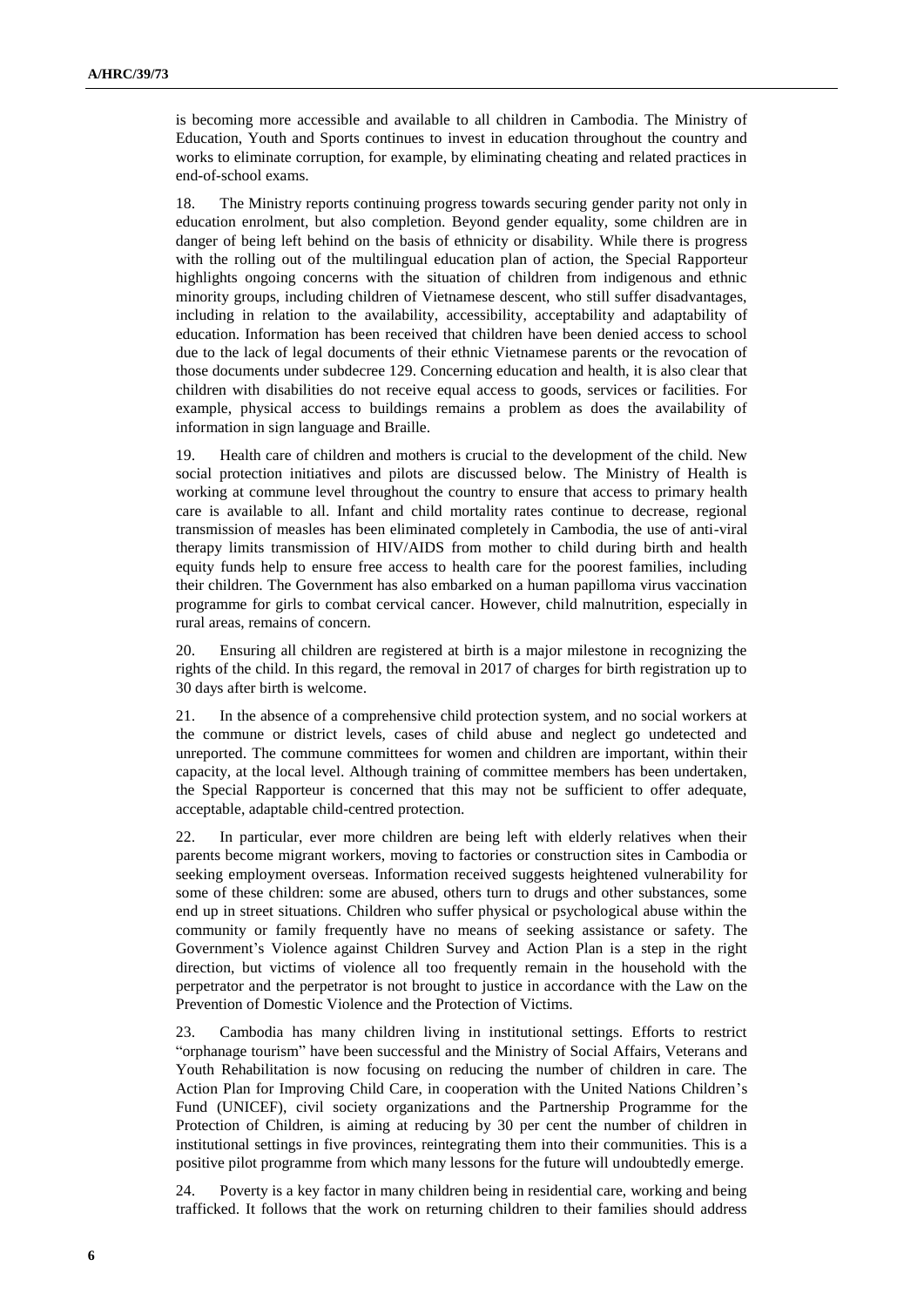several of the targets of the Sustainable Development Goals, including reducing poverty (target 1.2), implementing nationally appropriate social protection systems (target 1.3) and promoting social, economic and political inclusion of all (target 10.2). It is of primary importance that programmes prioritize the best interest of the child.

25. There is no comprehensive network of government social workers in Cambodia. Ideally, there should be at least one social worker per commune, supported by a team of social workers at the district level. Much child protection and rehabilitation work is undertaken by social workers funded by NGOs and by United Nations agencies. The Special Rapporteur encourages the Government, in furtherance of the National Social Protection Policy Framework 2016−2025, to consider actively recognizing, promoting and supporting social work education and career opportunities. Trained social workers can work with the commune committees for women and children in the communes to better protect children and other vulnerable people.

26. The Ministers of Justice and of Social Affairs, Veterans and Youth Rehabilitation continue to work on the joint implementation of the Law on Juvenile Justice promulgated in 2016. The Special Rapporteur welcomes this law but reminds the Government that it must take care to ensure that it implements the law in compliance with the Convention on the Rights of the Child and related guidelines. It is necessary to fully resource the new juvenile justice system, including the new centres for rehabilitation, which must conform to the relevant United Nations standards such as the United Nations Standard Minimum Rules for the Administration of Juvenile Justice (the Beijing Rules).

27. There have been reports of delays in accurately ascertaining the ages of juveniles following arrest to determine whether they are below or above the minimum age of criminal responsibility ⸻ or indeed whether they are juveniles or young adults. With respect to children who are witnesses and victims of crimes, the Special Rapporteur has received information that few courts have the necessary screens and audiovisual facilities to permit remote testimony. Children therefore risk further exposure to the alleged perpetrator and revictimization.

28. The Special Rapporteur remains concerned that security forces and families are taking juveniles to drop-in and rehabilitation centres, as well as to residential care institutions. While this can be a consequence of the anti-drug campaign, there are worrying reports that children with serious disabilities are being detained in these facilities although they have no history of drug or substance dependency. This situation emphasizes the need for comprehensive social and child protection systems in Cambodia and appropriately trained social workers in all communes. However, it also raises issues of comprehensive support for children with disabilities and their families.

29. It is hoped that the Government will embed a child rights-based approach in all matters related to children. Children in street situations and in institutional settings, unaccompanied migrant children and trafficked children are especially vulnerable and require a holistic approach to their safety and well-being. The rehabilitation and reintegration into communities of juvenile drug and substance users with dependency problems and convicted juveniles must be subject to careful management and ongoing support to ensure genuine rehabilitation and reintegration. It is necessary to ensure adequate awareness-raising on children's rights and the Law on Juvenile Justice among all law enforcement officials and judicial officers.

### **B. Indigenous peoples**

30. The Special Rapporteur is pleased to note that the Ministry of Education, Youth and Sports continues to enhance education provision, including bilingual education for indigenous peoples. The Special Rapporteur observed an awareness across ministries that indigenous peoples are still being left behind. She notes that specific attention to ensuring the rights of indigenous peoples in all action plans and cross-ministerial operations should contribute to a more holistic response to issues affecting the rights of indigenous peoples.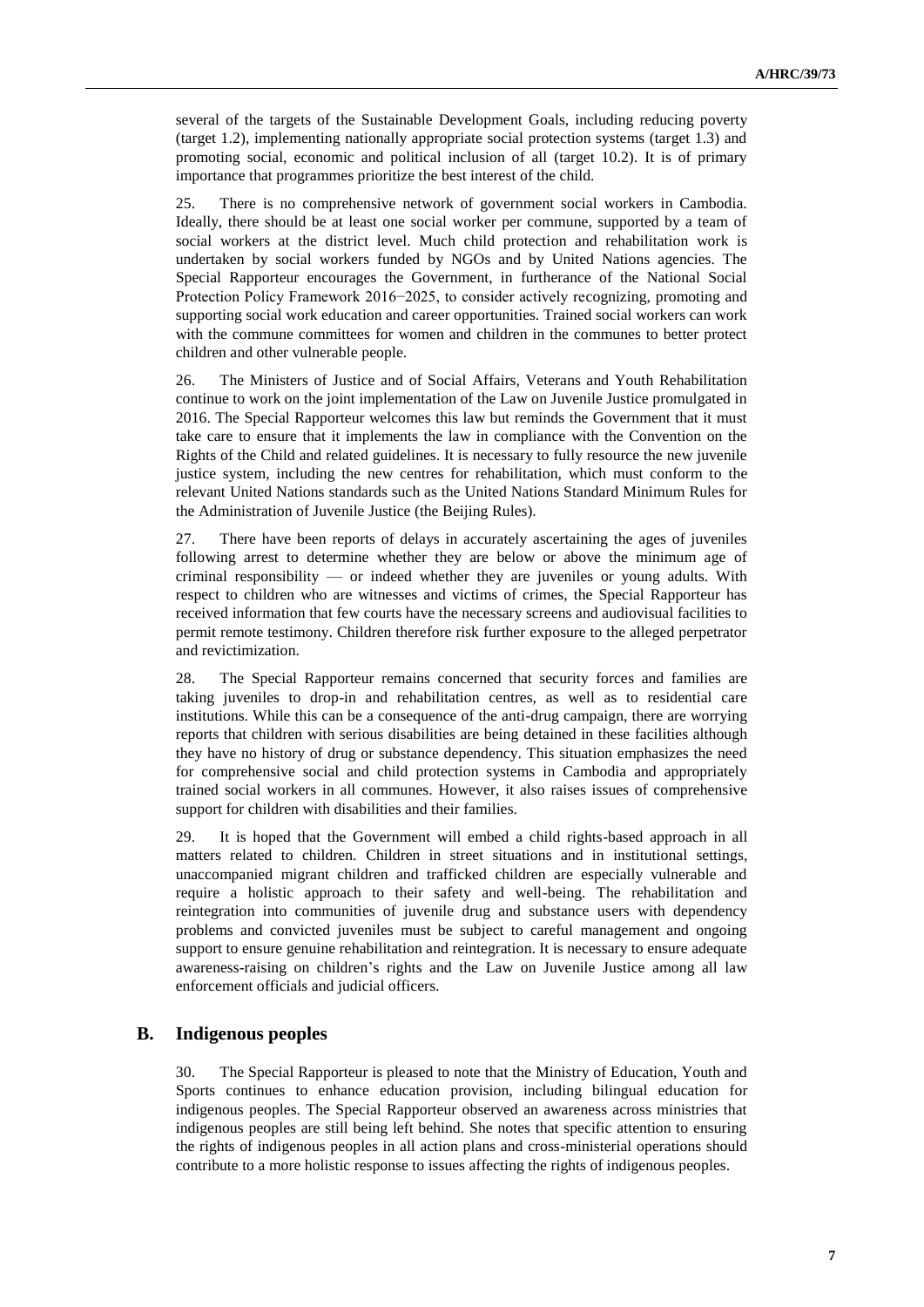31. Concern remains over land titling for indigenous peoples. In August 2017, the Special Rapporteur learned of the Por indigenous people in Battambang Province, whose communal land titling process could not proceed because the land was still waiting to be demined. In this connection, it is noted that Cambodia has added a sustainable development goal 18 on removing unexploded ordnance.

32. In Stung Treng Province, the Lower Sesan II hydroelectric project has resulted in the Bunong indigenous people losing their homes and much of their spiritual forest and burial grounds to the reservoir's water, leaving them at risk of losing their livelihoods. In Preah Vihear Province, the Kui indigenous people have had some of their farmland and spiritual forest cleared by sugar cane companies. Both the Bunong and the Kui indigenous peoples are waiting to have their land registered as communal land.

33. The Special Rapporteur repeats her recommendation that the Government consider simplifying the communal land titling process to make it more accessible and affordable for indigenous communities. As of June 2018, of the estimated 455 indigenous communities in Cambodia, 141 had been recognized as indigenous by the Ministry of Rural Development; of these, 128 had been legally registered by the Ministry of Interior, of which only 24 had been issued collective land titles.

#### **C. Asylum seekers and refugees**

34. While Cambodia has offered itself as a place of refuge to those being resettled from Nauru, there continue to be problems for Montagnards who sought asylum in Cambodia. In August, the Special Rapporteur expressed concerns about the situation of 36 Montagnards for whom the Office of the United Nations Higher Commissioner for Refugees had offered to find a solution outside of Cambodia, based on the seriousness of their asylum claims. The Government of Cambodia has to date not agreed to facilitate their transit to a safe third country, and indeed announced plans for their deportation back to Viet Nam in September. Cambodia should respect the principle of non-refoulement and ensure that no one is forcibly returned to a country where they are in danger of persecution.

#### **D. Persons in street situations**

35. In August 2017, the Special Rapporteur was very concerned after her visit to the Prey Speu Centre, particularly about the 544 people, including 6 children, then detained there. This was a substantial increase since her previous visit, and was partly attributable to the Government's anti-drug campaign. There was no visible improvement in the facilities, only more overcrowding. Since then, the Special Rapporteur has received reliable information indicating that children were no longer detained at the centre and that some structural improvements had been made such as the construction of basic bathrooms with running water and the installation of electricity and ceiling fans.

36. The Minister of Social Affairs, Veterans and Youth Rehabilitation explained that a new facility being built in Kandal Province should alleviate overcrowding at Prey Speu, providing appropriate facilities for the care and treatment of persons with psychosocial disabilities. This facility will not be ready until later in 2018.

37. Despite claims by the authorities that those "rounded up" and brought to the centre must remain there for a week to enable arrangements to be made with their families to collect them, most people who met with the Special Rapporteur had been there for considerably longer and many claimed they were being held against their will. This amounts to arbitrary detention: it is consistent neither with the concept of "drop in" nor with law. It is clear that in the case of children, the authorities must take care to determine the identity of the person and to verify the identity of a family member who wishes to collect them. However, in other cases people should be allowed to leave at will.

38. The Government is reminded that holding persons against their will means that drop-in centres fall within the international definition of detention centres and the Government must therefore take steps to ensure that the minimum standards of treatment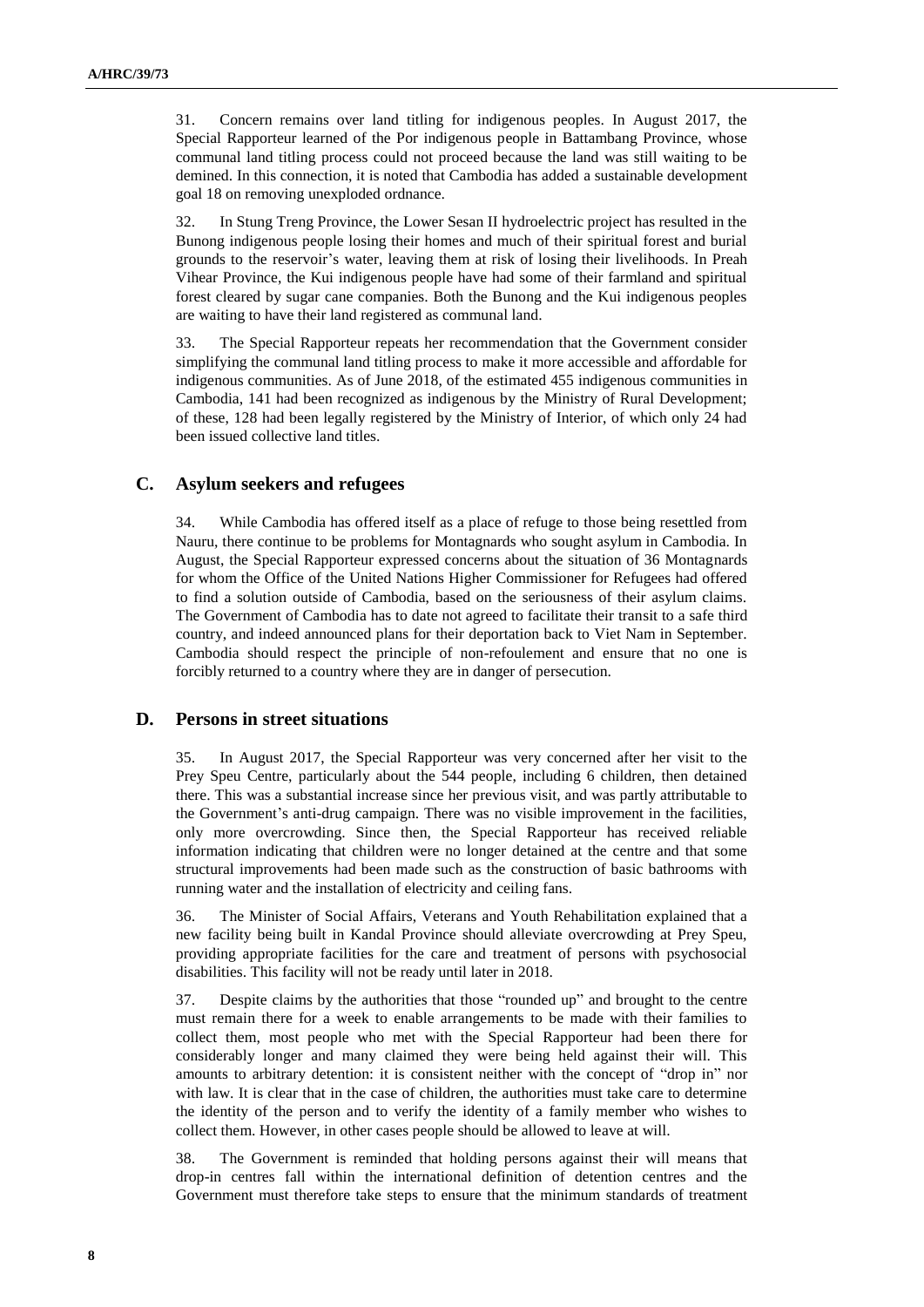for detainees is met. This means that detainees must have access to clean drinking water, adequate nutritious food, adequate sanitation, ventilation and adequate health care including psychosocial support, as well as visitation and communication rights with their relatives. More pertinently, no one should be arbitrarily detained or locked up in rooms against their will.

39. The Special Rapporteur repeats her call for the Government to implement the recommendations of the National Conference on Persons in Street Situations held in 2015 and to ensure that drop-in centres are not used as detention centres but offer the necessary care, services and assistance to persons in street situations on a truly voluntary basis. She also recommends that the Government accurately identify each individual, systematically review the legal basis for their detention and work to ensure their release and return to their families and communities, including as well as their participation in social protection and livelihood programmes.

#### **E. Drug and substance users with dependency problems**

40. In January 2017, the Government commenced the first phase of its campaign against drugs. This programme is now in its second phase. A worrying consequence has been the explosion in the number of people held in prisons, social affairs centres and drug rehabilitation centres. The Government reports that in 2017, 17,795 people (including 1,584 females) were arrested in connection with drug offences: 9,590 (1,118 females) for drug trafficking; 7 (2 females) for drug processing/production; 1 male for substance planting; and 8,197 (464 females) for drug use. Within the first five months of 2018, anti-drug police dealt with 3,192 drug offences and arrested 6,367 people (including 557 females). Of these, fewer than half were sent for treatment; the rest were sent to prison. According to 2017 prison population statistics, among the total population of 28,414 prisoners, 51.7 per cent were detained for drug-related offences.

41. During the reporting year, the Special Rapporteur visited the Chivit Thmey Drug Rehabilitation Centre in Banteay Meanchey, the Prey Speu Centre, Correctional Centres 1 and 2 and the Phnom Penh Capital Prison. The Special Rapporteur observed a very large number of people being detained apparently due to the anti-drug campaign. Overcrowding is such that conditions in many places of detention breach Cambodian and international standards. Adequate food, clean water, sanitary facilities, exercise opportunities, room ventilation and health care are lacking. The system is simply overwhelmed. Given the number of institutional places where drug users may find themselves, the Special Rapporteur once again reminds the Government that if people are held against their will, the facility is de facto a place of detention as defined in the human rights standards accepted by Cambodia and that the families, legal counsels and others who may lend support should be allowed free access to those detained.

42. During the March 2018 mission, the Ministry of Interior informed the Special Rapporteur that the Government was building a rehabilitation centre in Preah Sihanouk Province where 2,000 drug users with dependency issues could be brought for treatment and vocational training and better reintegration services. With rehabilitation as a goal, it is important to ensure that adequate training and education are available, particularly for younger people, to enable successful reintegration into the community. Appropriate training and education should be provided by the Ministry of Labour and Vocational Training and the Ministry of Social Affairs, Veterans and Youth Rehabilitation and providing education opportunities through the Ministry of Education, Youth and Sports should be considered.

43. According to a Ministry of Health report of 26 January 2018, there are currently 419 centres offering community-based treatment for drug use and dependence substances. This includes services in two national hospitals and 24 provincial referral hospitals (representing 100 per cent of the Ministry's target). In addition, 72 district referral hospitals (85 per cent of the Ministry's target) and 321 commune health centres (27 per cent of the Ministry's target) provide such services. Basic training in treatment and care services for people with mental health and drug-dependency issues was provided.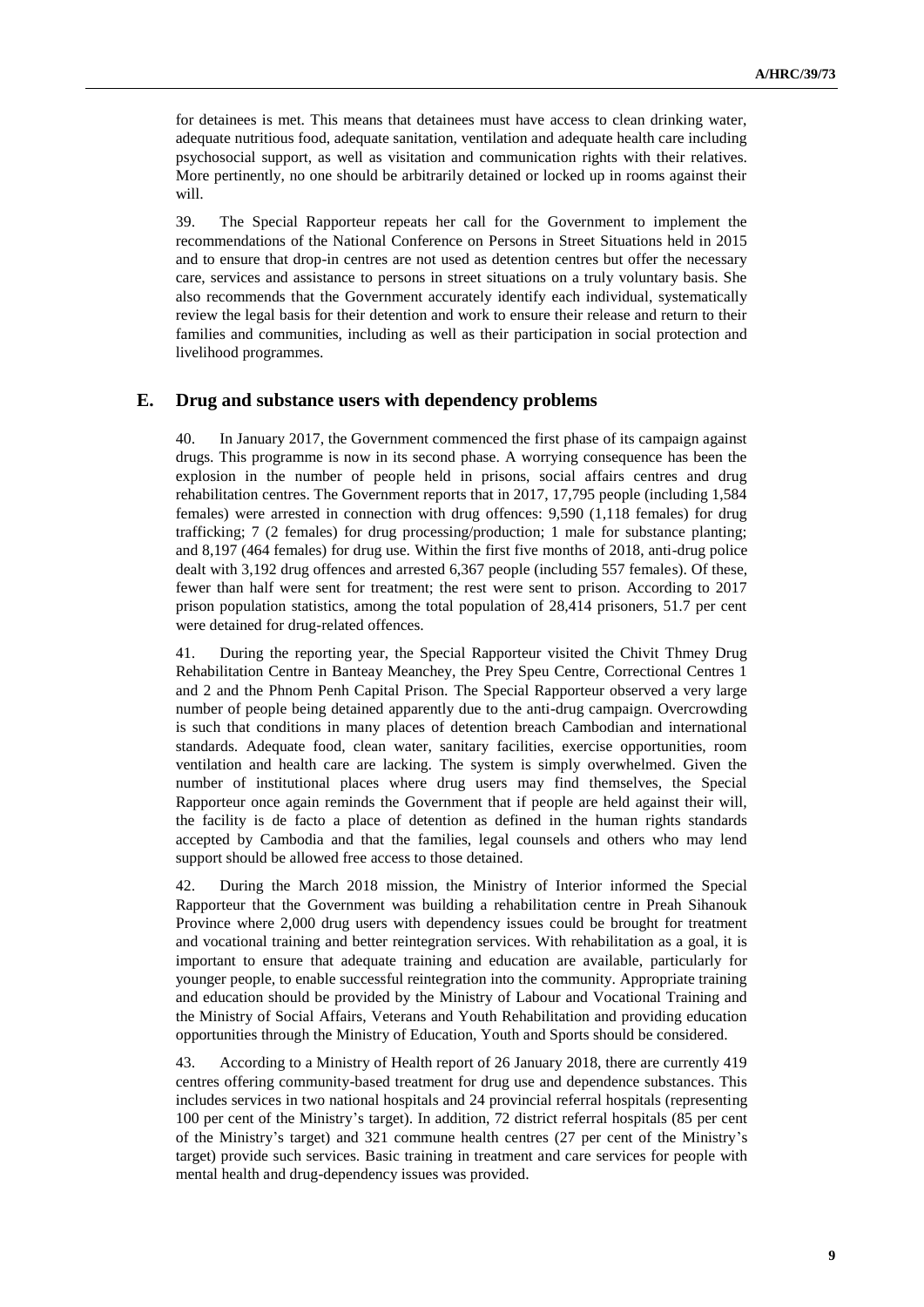44. The Ministry has also cooperated with international specialists to train 21 national master trainers on counselling, care and treatment services for substance abusers. The Special Rapporteur welcomes the plans of the Ministry to progress with work on counselling and recognized therapies to reduce cravings, particularly given the prevalence of methamphetamine use. These centres support those with drug dependencies who remain in communities.

45. The Special Rapporteur welcomes the awareness-raising programme on drug and substance abuse being implemented through the Ministry of Education, Youth and Sports.

#### **F. Prisoners**

46. The prevalence of pretrial detention, the lack of alternatives to custodial sentencing and the ongoing anti-drug campaign combine to increase the pressure on prisons. The Government notes a 35 per cent increase in the number of prisoners between 2016 and 2017, attributing this to the anti-drug policies. Overcrowding has reached such levels at some detention centres that prisoners can no longer be appropriately segregated; juveniles and adults are mixed, as are pretrial and post-conviction detainees. Conditions in prisons vary. The Ministry of Interior is aware of the problem and notes that it is working on improving access to recreation facilities and outdoor areas. In March 2018, the Special Rapporteur visited Phnom Penh Capital Prison. The conditions there were noticeably better in terms of numbers in cells than in Correctional Centres 1 and 2. As of 31 May 2018, according to government records, there were 28,829 people in detention, of whom only 7,684 had received a final, confirmed conviction. The Special Rapporteur was concerned to learn of plans for a pay-per-stay prison with improved conditions for those willing to privately fund their detention. All detainees should be afforded the same conditions of detention, conditions that meet, and even exceed, the minimum standards specified in the United Nations treaties Cambodia accepts and additional guidelines.

#### **G. Persons with disabilities**

47. Given the ongoing efforts of the Government and its chosen partners to clear land of unexploded ordnance and the deep psychological trauma suffered by so many during the Khmer Rouge era of Democratic Kampuchea and civil war periods, Cambodia should be a leading country in the rights of persons with disabilities.

48. While the Special Rapporteur received information about positive measures in place to protect the rights of persons with disabilities, the lack of centralized data on persons with disabilities and the lack of documentation certifying that they are persons with disabilities often hamper their access to specific services, particularly those related to health. Reports of discrimination at schools, health centres and private banks reinforce the need to continue building awareness among the population on the rights of persons with disabilities. Access to justice also remains a challenge for persons with disabilities, whether victims or alleged offenders.

#### **H. Women**

49. The Special Rapporteur reiterates her concerns about the issues of violence against women and diversion to mediation, the need for destigmatization of victims of domestic and sexual violence and education and awareness-raising on these matters, issues that were also raised by the Committee on the Elimination of Discrimination against Women in its examination of the report of Cambodia (CEDAW/C/KHM/CO/4-5). The Special Rapporteur welcomes the information provided by the Ministry of Women's Affairs that an increasing percentage of women who suffer intimate partner violence have been able to leave abusive relationships. However, she remains concerned at the number of cases in which women feel forced to live with an abuser and the instances of sexual violence and assaults, including rape, that go unpunished. Many sexual assaults, including alleged rapes, do not result in prosecutions; some cases remain open for several years after the claimed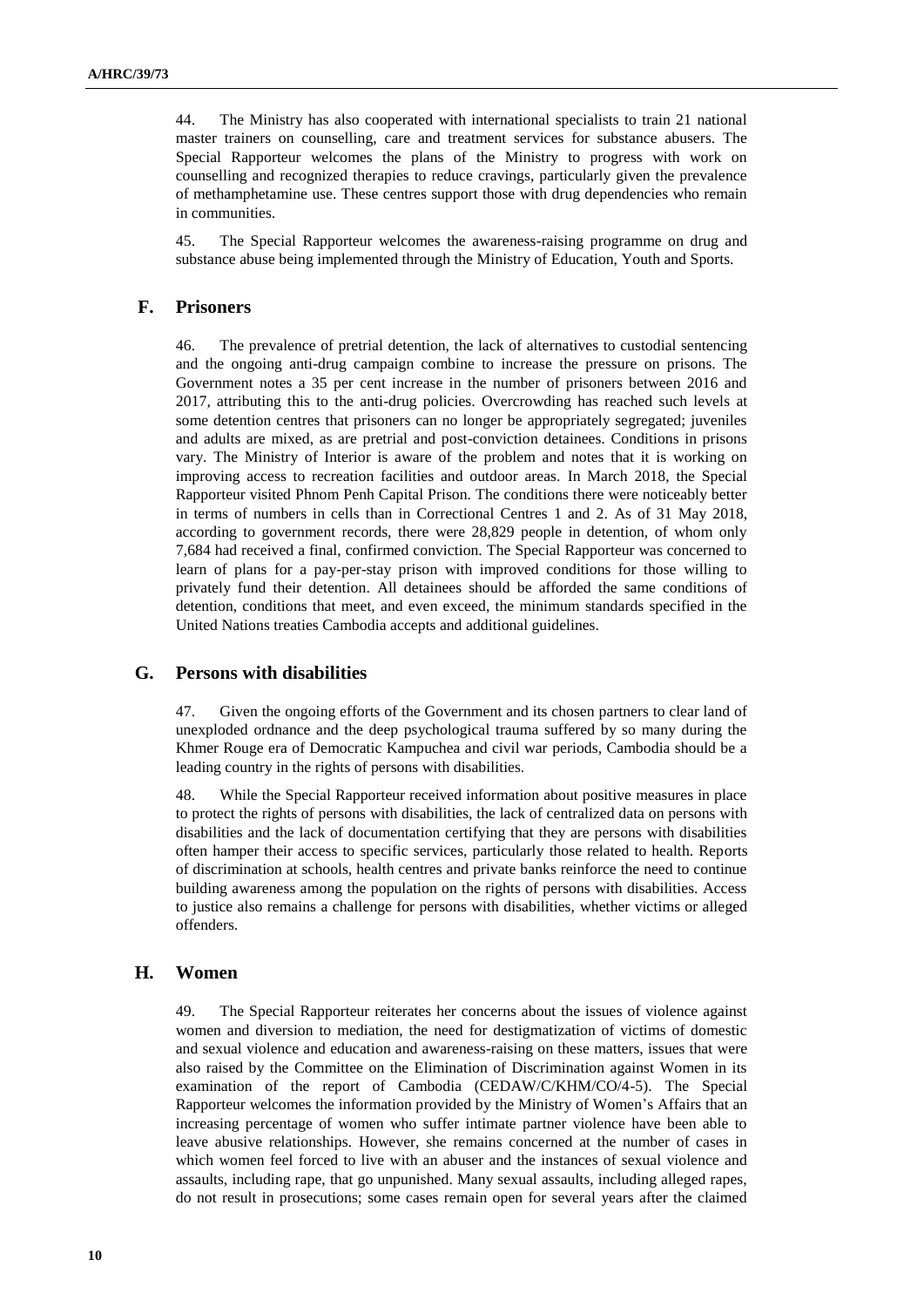attack. Women remain reluctant to report rapes and other sexual assaults. The Law on the Prevention of Domestic Violence and Protection of Victims is not fully aligned with the Convention on the Elimination of All Forms of Discrimination against Women and, unfortunately, its implementation still results in the diversion of domestic violence cases to mediation, especially when the victim so requests. The Special Rapporteur welcomes the fact that the Ministry of Women's Affairs is beginning an assessment of the effectiveness of the implementation of the law in order to improve its enforcement. Sexual harassment is not clearly defined in law beyond article 250 of the Criminal Code and awareness remains low.

50. The Special Rapporteur has raised the issue of the role of women in politics in previous reports (see A/HRC/33/62, para. 22 and A/HRC/36/61). She has reminded the Government that article 4 of the Convention on the Elimination of All Forms of Discrimination against Women permits temporary special measures to redress imbalances. The Committee on the Elimination of Discrimination against Women has twice recommended temporary special measures to increase the representation of women in decision-making positions, especially in politics, the judiciary and the foreign and diplomatic service (see CEDAW/C/KHM/CO/3, para. 14 and CEDAW/C/KHM/CO/4-5, para. 29). According to information available to the Special Rapporteur, as of June 2018 women made up 20 per cent of the National Assembly (before the 2018 July election) and 11 per cent of the Senate (after the February 2018 election). It is noted that there have been some efforts in the civil service to have more women in decision-making positions. These include increasing the retirement age for women civil servants on a voluntary basis and the setting of a target of 20–50 per cent of newly recruited civil servants being women. The Special Rapporteur encourages the implementation and monitoring of these targets.

51. In an effort to regulate surrogacy and provide relevant protection to the women and children involved in such arrangements, a draft law was completed in April 2018. The Special Rapporteur welcomes the fact that the draft was shared with her and she will provide comments to support its compliance with international human rights standards.

# **V. Strengthening social protection, health and education**

52. In anticipation of the Sustainable Development Goals localization plan, the Special Rapporteur has been building on her work on marginalized groups, seeking to better understand resource mobilization and prioritization decisions in the context of the progressive realization of socioeconomic rights in Cambodia. Cambodia is still experiencing rapid and strong economic growth which has provided resources to improve social protection and access to education, decent work and health care. In March 2018, the Special Rapporteur met with the Minister of Economics and Finance and was impressed by the strategic plans being implemented to improve budget reporting and tie budgetary decisions to measurable outcomes. The need to prioritize investment in human rights and related Sustainable Development Goals should manifest itself in the localization plan.

53. The Special Rapporteur was encouraged by the Government's plans to develop social security and health equity funds and to work towards universal access to health care. A consequence of low public spending on health so far has been the extremely high burden of patient out-of-pocket health expenditure. Health expenditure is an issue for households and is the largest part of household non-food expenditure in Cambodia. Health care and social security are expensive but always a worthwhile investment by the Government in its people.

54. Furthermore, recent pilots have been undertaken on transferring funds to pregnant women and those who have recently given birth. The new maternity pay for women in the textile sector (120 per cent of salary for three months) is also positive. All such plans and strategies need to be adequately resourced and robustly monitored; in Cambodia, as around the world, pregnant women continue to lose their jobs for spurious reasons when their pregnancy is apparent or notified. The "official" reasons for this vary, but women ultimately lose their jobs, and the associated benefits, at a time when they and their children are especially vulnerable.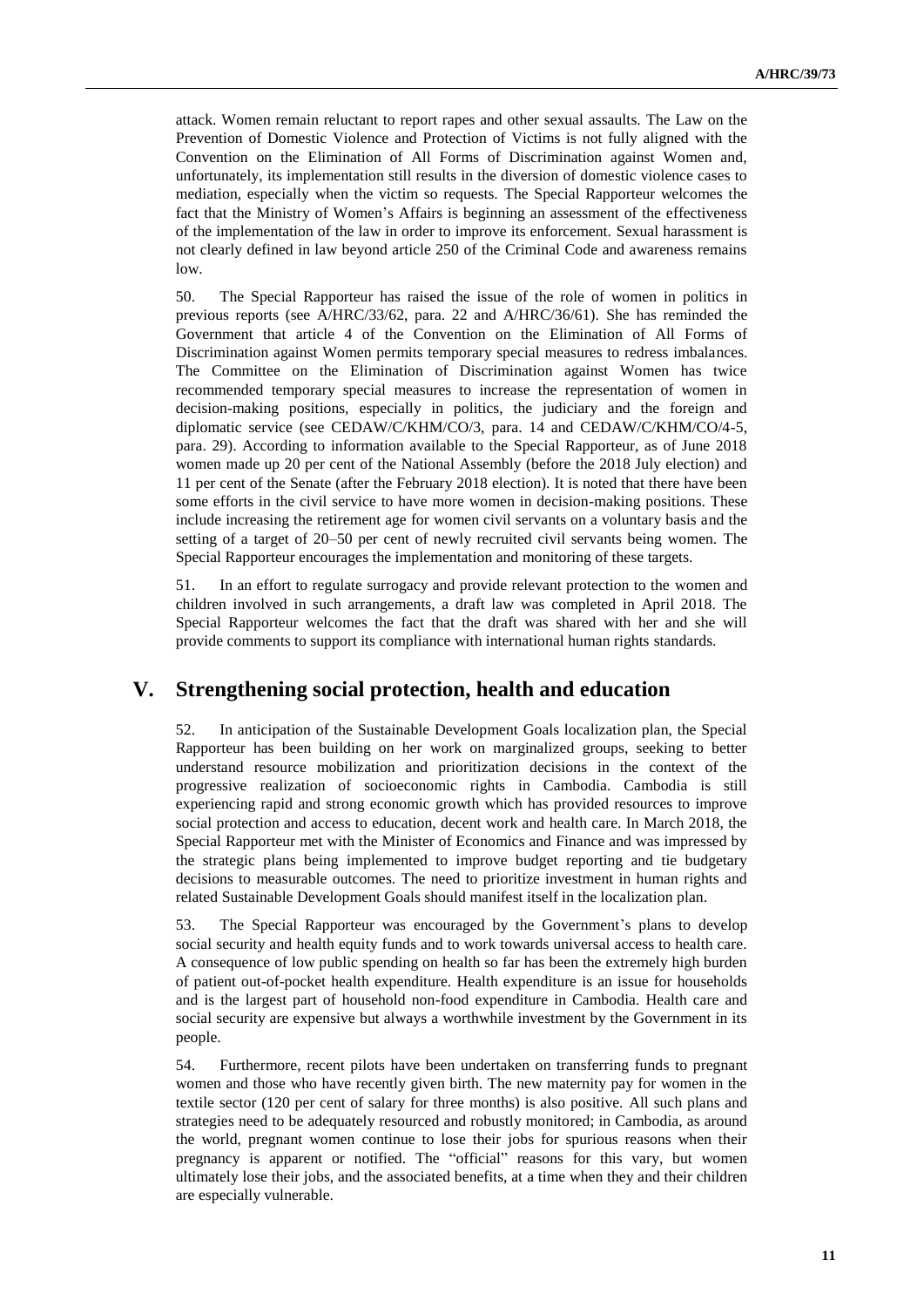55. Despite the efforts of the Government, some people continue to find that they cannot access free health care services despite having the relevant National Social Security Fund and Health Equity Fund cards. Persons with disabilities are also affected. The Special Rapporteur encourages the Government to continue its investments in health, social security and education and to work across ministries and at all levels of government to ensure that these services are available, accessible, acceptable and of high quality for all Cambodians.

# **VI. Land**

56. According to government figures, as of December 2017, the Government had issued titles for 4,881,582 plots of land, representing 66.4 per cent of the country's estimated 7 million parcels of land, with a target of 100 per cent by 2023. However, Cambodia continues to be marked by protracted land disputes that affect the basic rights of affected families and communities.

57. Dispute resolution mechanisms under different ministries and government bodies continue to operate in isolation, without transparent or participatory procedures and without minimum requirements for the fairness of the resolution of the land disputes and remedies. While some disputes, such as those relating to sugar concessions in Koh Kong, are being resolved, disputes relating to other sugar concessions in the Provinces of Kampong Speu, Preah Vihear, Koh Kong and Oddar Meanchey remain unresolved. The Government claims that these disputes have been and are being processed in a legitimate, accessible, transparent, predictable and rights-compatible manner. The Special Rapporteur notes that without a transparent, legitimate, accessible, predictable, equitable and rights-compatible process in the settlement of disputes with sugar companies, there is a risk of continued conflict and unrest.

58. The Special Rapporteur highlights the need for a coherent resettlement policy in Cambodia, including measures to ensure compensation for land expropriation taking into account the need for public consultative processes with communities and their representatives as well as civil society organizations. The lack of such a policy has contributed to the current situation in which, in many instances, basic legal and human rights obligations have been ignored and documentation, guidance and compliance with various approaches often lacking, resulting in adverse impacts on the livelihoods of relocated families and communities. The Special Rapporteur highlights the need for an independent assessment of resettlement sites in Cambodia with a view to improving the living conditions at those sites.

59. During the March 2018 mission, the Special Rapporteur learned that on 8 March 2018 in Snoul District, Kratie Province, members of the armed forces opened fire on protesters and destroyed personal belongings and shelters. The incident was related to a land dispute and unsuccessful negotiations on resettlement between the community, the Memot Rubber Plantation Company and the Kratie Provincial Working Group on Land Dispute Resolution. The Special Rapporteur followed the situation closely and raised concerns directly when meeting with government officials, including the Minister of Interior. The unrest in Kratie underlines the importance of understanding and addressing the root causes that lead to protests. These causes — often related to denial of human rights must be addressed in a fair manner if peace, stability and development are to be sustainable. The Special Rapporteur regrets that OHCHR and civil society observers were prevented from entering the area where the shootings took place. In the interests of promoting trust and transparency, the Special Rapporteur believes it is important to allow independent monitors access.

60. On 22 March 2018, the seventh national consultation workshop on the tenth draft environment and natural resources code was conducted with the participation of various stakeholders. The process has been lengthy, but participatory. In November 2017, following the Prime Minister's order conveyed in a public speech, the Ministry of Agriculture, Forestry and Fisheries announced the suspension of the drafting process of the agriculture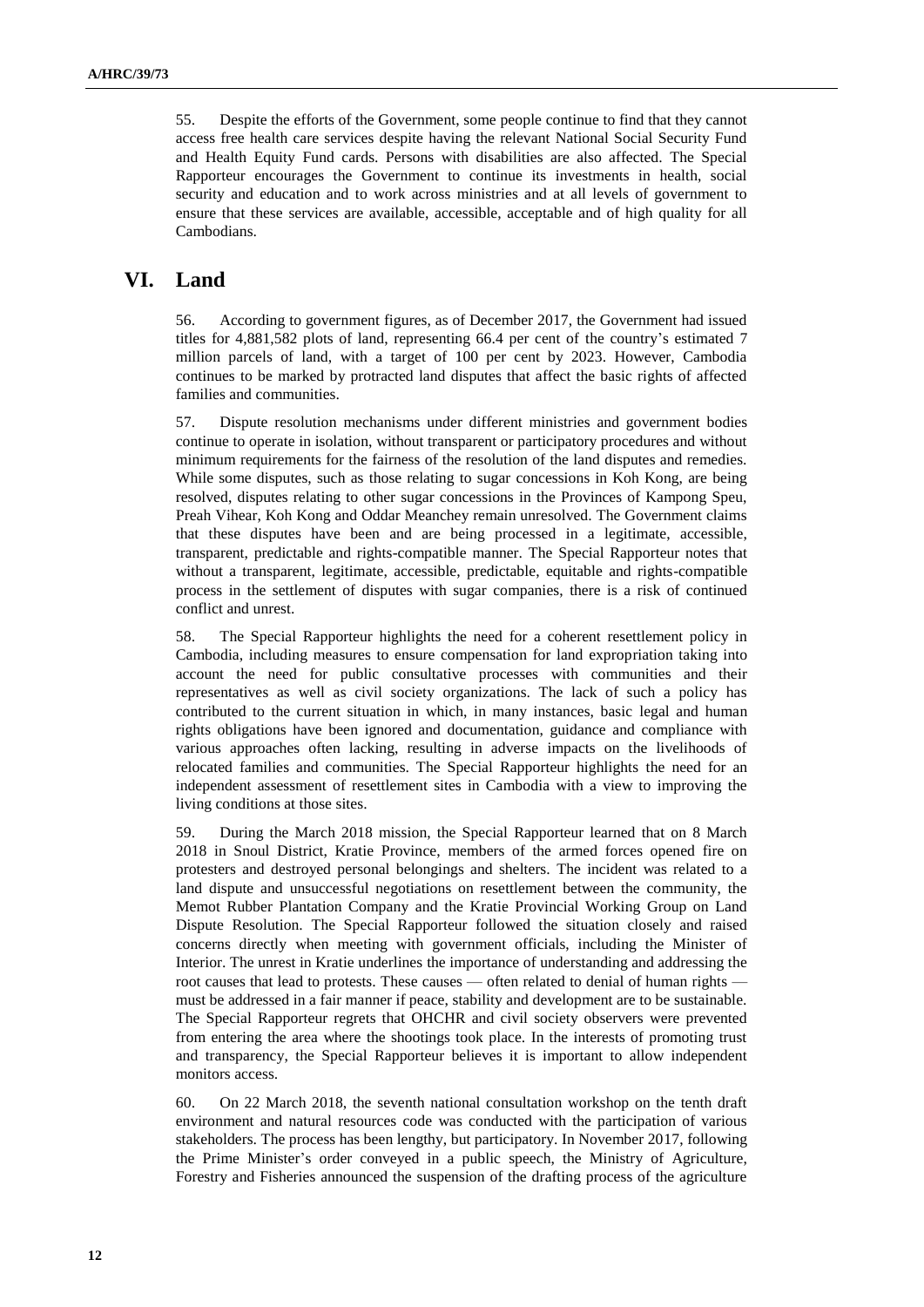land law. The draft had been controversial, with farmers' groups and NGOs protesting against it because of its restrictions on the rights of small farmers.

# **VII. Evaluating the "democratic space"**

61. During the year under review, the question of the application of the range of laws discussed in her report (see A/HRC/33/62, paras. 28−34), compounded by new laws and directives, continued to be an issue for the Special Rapporteur. An ever-increasing number of laws are being used in Cambodia to restrict free expression and political dissent. Charges of insurrection, incitement to commit a felony, bribery, defamation, forgery and conspiracy with foreign Powers have all been invoked during the year to charge independent or dissenting voices, including journalists and representatives of NGOs, or keep them in detention. The application of the provision in the Law on Associations and Non-Governmental Organizations that NGOs must be politically neutral is proving increasingly problematic when many activities deemed to be critical of the Government are considered "political".

62. In the letter to subnational authorities dated 2 October 2017 referred to above, the Minister of Interior stated that civil society organizations would be required to notify the commune and district authorities three days in advance of all activities, including education and training activities. Such reporting requirements appear to be contrary to the Law on Peaceful Demonstrations and associated implementation guidelines. Although the Government claims the reporting is necessary to ensure the safety of NGO staff and facilitate the training, it is understandable that NGOs and associations consider it to be an intrusive form of monitoring and control.

63. Recent revisions to the Criminal Code and Constitution, including the introduction and application of a lèse-majesté provision, have paved the way for further curtailment of freedoms. The adoption in May 2018 of the Inter-Ministerial Proclamation on Publication Controls of Website and Social Media Processing via Internet in the Kingdom of Cambodia, referred to above, increases surveillance of the Internet and social media while a National Election Committee statement on roles and duties of national and international observers issued the same month includes broad restrictions on freedom of expression which go beyond those permitted in the International Covenant on Civil and Political Rights. In practice, judicial actions continued to be brought against people for comments made on social media.

64. There has also been a reduction in freedom of the media in Cambodia. On 4 August 2017, the *Cambodia Daily* newspaper was served with a tax reassessment indicating tax arrears in the equivalent of some \$6.3 million. The sum was due within 30 days and allegedly comprised tax owed plus interest. The paper's licence was not renewed and it published its final edition on 4 September, bringing to an end 24 years of independent reporting by the paper. Some 19 radio stations have been closed since August 2017. Radio is a major source of information in Cambodia so any restriction on licensing or access to bandwidths inevitably limits the freedom of Cambodians to receive information.

65. The Special Rapporteur raised a series of cases with the Government which she believed could lead to the creation of an atmosphere of fear and intimidation negatively affecting the right to freedom of expression of others, leading to self-censorship and inhibiting creative and responsible public debate on issues of public interest. This is particularly serious in the light of the national elections on 29 July 2018. Restricting Cambodians' voices could ultimately threaten the very stability that the Government and the people have worked hard to build. The freedoms of association, expression and peaceful assembly should be protected and developed, not restricted, in a multiparty liberal democracy.

## **VIII. Participation in the political process**

66. The Special Rapporteur is concerned about developments in relation to participation in the political process during the last year. As noted above, the local commune/*sangkat*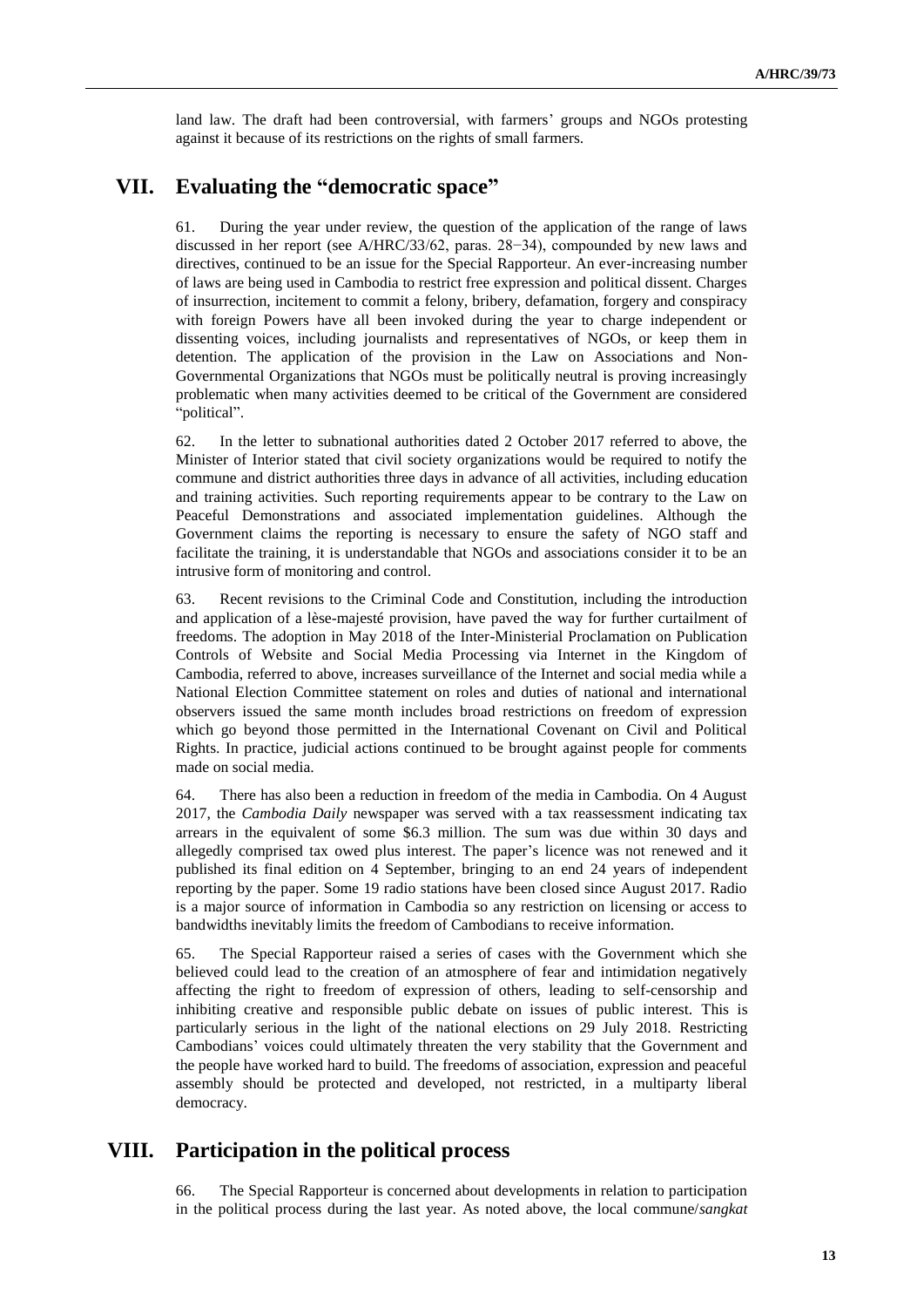elections passed peacefully with few reported irregularities, setting new benchmarks for transparency in electoral processes in Cambodia. There were nonetheless significant reports of restrictions placed on political parties and the media as well as threats and intimidation prior to the election. The National Assembly adopted a series of amendments to laws affecting political processes in the last year. Amendments made to the Law on Political Parties in March 2017 were reported in the previous report (see A/HRC/36/61, para. 8). These new powers have been invoked.

67. The founder and President of the Khmer Power Party, Sourn Serey Ratha, was detained in August 2017 following a Facebook post criticizing the military's deployment near the border with the Lao People's Democratic Republic. He was convicted of incitement and sentenced to five years' imprisonment. A new President, Soung Sophorn, was swiftly appointed to ensure that the party did not come into conflict with the amended Law on Political Parties. Also in August, Nhek Bun Chhay, President of the Khmer National United Party, was arrested in connection with 10-year-old allegations of drug production. He had previously been a commander in the armed forces and, until June 2017, had held the post of adviser to the Government. The only non-CPP/CNRP commune chief to be elected on 4 June was a member of his party. He was released under judicial supervision in May 2018.

68. In July 2017, the National Assembly introduced the next set of amendments to the Law on Political Parties preventing any political party from associating with or using the voice messages, images, written documents or activities of a person convicted of a felony or misdemeanour. Any party so doing can be banned from political activities for five years, prohibited from involvement in elections or even dissolved.

69. As the Special Rapporteur reported in her oral presentation to the Human Rights Council at its thirty-sixth session, the leader of CNRP, Kem Sokha, was arrested on charges related to comments he had made in 2013 about his grass-roots political strategy to challenge the current Government. He was subsequently charged with conspiracy with a foreign Power, an act implying "fomenting hostilities or acts of aggression against Cambodia"; the foreign Power was allegedly the United States of America. He remains in pretrial detention in Correctional Centre 3. The Special Rapporteur was refused permission to meet with him in March 2018.

70. In October 2017, following the receipt of complaints from FUNCINPEC (National United Front for an Independent, Neutral, Peaceful and Cooperative Cambodia) and the Cambodian Youth Party, the Ministry of Interior submitted a request to the Supreme Court, under the amendments to the Law on Political Parties, to dissolve CNRP. At the same time, while the case was being considered, amendments to a range of electoral laws were passed that provided a process for reallocating seats won by a party that had been dissolved.

71. On 16 November 2017, the Supreme Court dissolved CNRP and banned 118 senior members of the opposition from political activity for five years. The Special Rapporteur is concerned that the evidence provided by the Ministry of Interior, and relied upon by the Supreme Court in its decision to dissolve CNRP, was in part the same evidence that is currently before the investigating judge in respect of the charges against Kem Sokha. The Supreme Court's judgment does not contest that evidence and no defence was submitted by CNRP, raising serious concerns as to the basis for the decision to dissolve the party.

72. Many CNRP party members have since fled the country, and members have reported intimidation by the authorities and pressure to "defect" to the ruling CPP.

73. After the party was dissolved, the National Election Committee redistributed the National Assembly seats won by CNRP in 2013. Three parties accepted seats (FUNCINPEC, the Cambodian Nationality Party and the Khmer Economic Development Party); two parties refused (the League for Democracy Party and the Khmer Anti-Poverty Party), and the seats were reallocated to CPP.

74. Commune/*sangkat* positions won by CNRP (over 43 per cent of the total) in the June 2017 election were also reallocated by the Committee in December 2017. CPP gained most of the positions: 4,548 of the 5,007 CNRP councillor positions and all 489 CNRP commune chief positions. Of the remaining commune councillor positions, 240 were given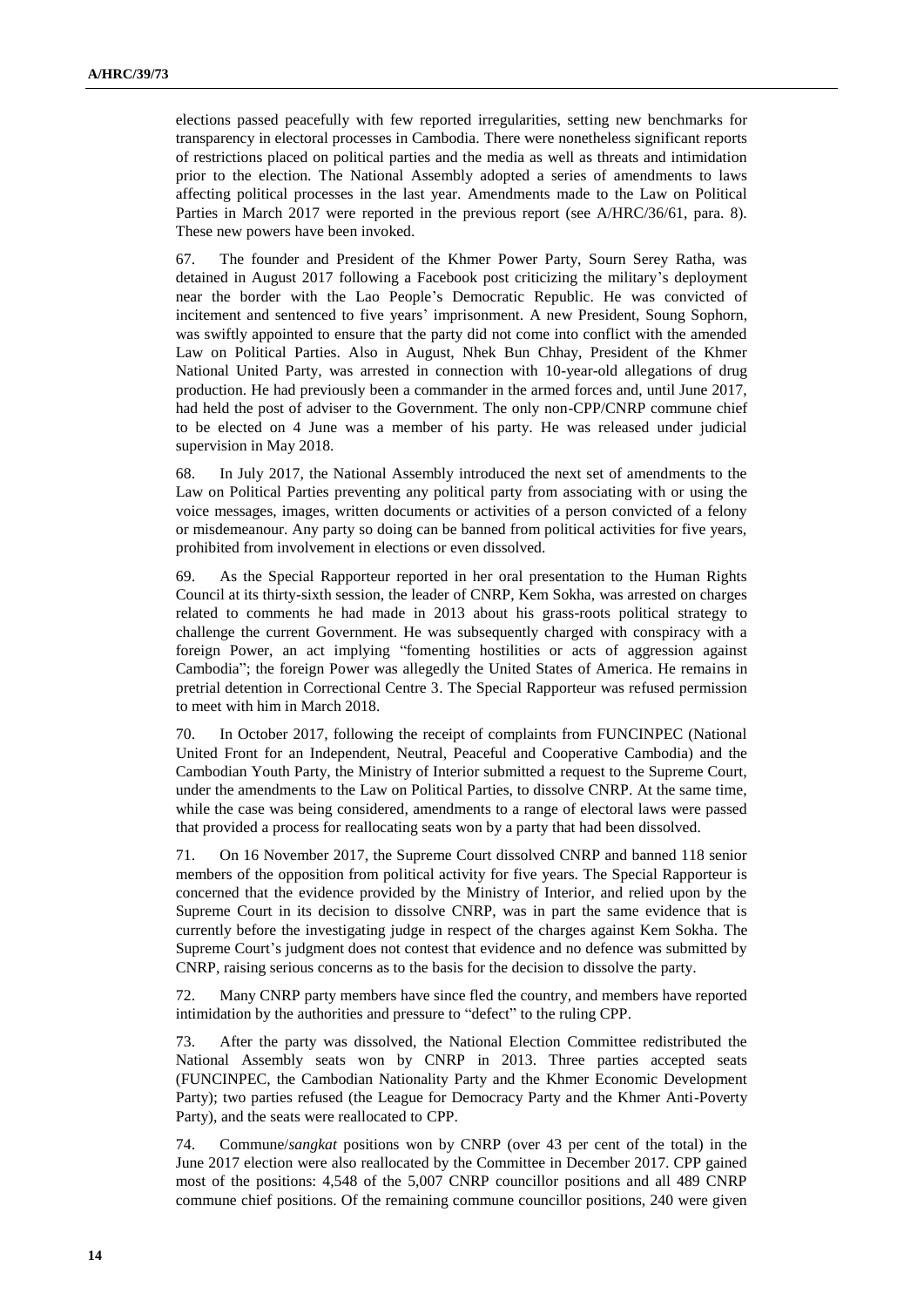to FUNCINPEC, 203 to the Khmer National United Party, 10 to the Cambodian Nationality Party and 3 each to the Cambodian Youth Party and the Cambodia Indigenous People Democracy Party. The League for Democracy Party and the Grassroots Democratic Party refused to accept the reallocated seats.

75. In the Senate, two senators lost their seats following the dissolution of CNRP. CNRP did not contest the commune/*sangkat* elections in 2012, as it was formed later by a merger of the Sam Rainsy Party and the Human Rights Party, both of which held Senate seats. Only commune councillors and National Assembly members participate in the indirect election of senators, meaning that CPP was holding around 95 per cent of seats following redistribution. The election for the full Senate was held in February 2018 with CPP winning all 58 elected seats (2 seats are appointed by the King and another 2 seats by the National Assembly).

76. The effect of these amendments to laws and the consequent redistribution of seats is to deprive millions of Cambodians of their right to political participation. For those who voted CNRP in constituencies which CNRP won, the candidates they voted for in the 2013 National Assembly elections and the 2017 commune elections have been replaced by different people representing different political parties, which in turn has had an effect on the election of senators. This situation raises serious concerns about the right to take part in the conduct of political affairs, which envisages the right to be represented through chosen representatives.

77. The Special Rapporteur notes that three members of the National Election Committee left their seats following the dissolution of CNRP as they were members appointed by CNRP (the composition of the Committee was split between CPP and CNRP following the adoption of the "culture of dialogue" resolution in July 2014, with the remaining seat representing civil society). The new appointees, whose nominations appeared to be inconsistent with the provisions of the Law on the National Election Committee, were approved by the newly reconfigured National Assembly in December.

78. Cambodia proclaims itself a multiparty liberal democracy (art. 51 of the Constitution). At the end of an extended period of registration of political parties wishing to contest the July 2018 national election, the National Election Committee had registered 20 political parties, many of them newly formed. The Special Rapporteur was reminded that 25 years ago, the United Nations Transitional Authority in Cambodia oversaw 20 political parties, many newly formed, contesting the first election after the Agreements on a Comprehensive Political Settlement of the Cambodia Conflict were signed in Paris in 1991. Nevertheless, no election can be considered genuine if the main opposition party is barred from taking part and 118 of its senior members are prohibited from standing.

# **IX. Administration of justice**

79. The Special Rapporteur was pleased to learn that the Ministry of Justice has had an increase in its budget and is now making progress on a number of long-discussed initiatives. Some 23,000 cases have now been registered on the electronic criminal court cases database and the Ministry noted in discussions the possibility of developing a central criminal database, thereafter integrating civil cases and rolling out a comprehensive electronic case management system. The Special Rapporteur also welcomes the additional increase in funding for legal aid and the development of a national legal aid policy, and urges the Government to fully develop and adequately resource this policy.

80. The Special Rapporteur remains concerned at inconsistency in the use of evidence in criminal cases. Article 321 of the Criminal Procedure Code is the principal legal provision in this regard; there is no further guidance on evaluating evidence. While she notes the Government's indication that the stipulations in the Criminal Procedure Code are sufficient guidance for judges, practice concerning evidence varies. For example, there have been examples of judges in the Court of Appeal overturning convictions owing to a lack of evidence, but practice is not the same across all cases. As referred to above, the Supreme Court's decision to dissolve CNRP raises serious concerns as to the use of evidence. The Ministry of Justice should consider developing clear guidelines on appropriate standards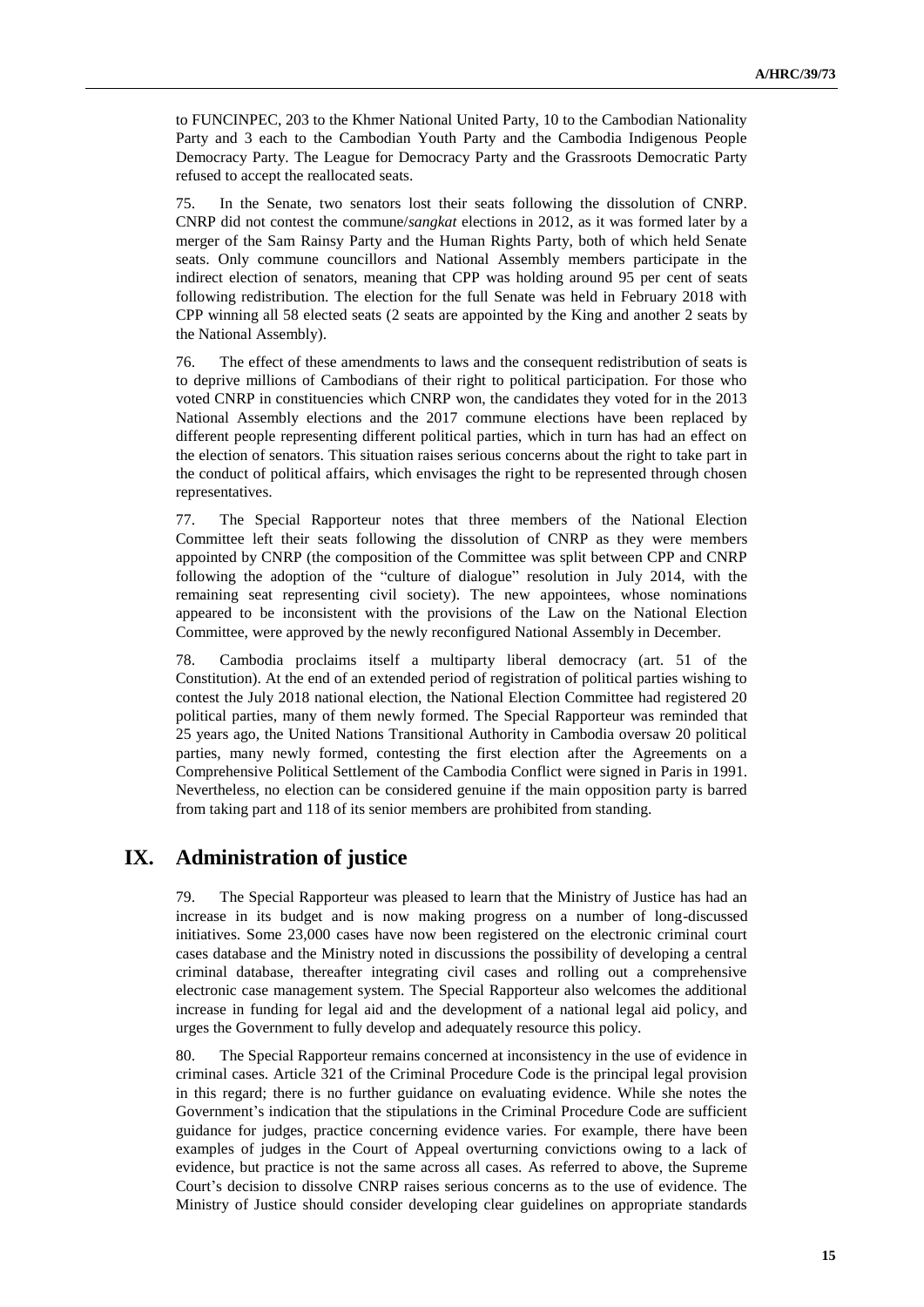and evaluation of evidence. Lessons may be learned from the work of the Extraordinary Chambers in the Courts of Cambodia.

81. In March 2018, the Special Rapporteur took the opportunity to meet with senior court officials. She warmly welcomed the work in the Court of Appeal on strengthening judicial reasoning and the discussion on publishing decisions. Greater transparency in judicial decision-making should lead to greater legal certainty, more consistent decisions on evidence and the application of the law, thereby strengthening public confidence in the judiciary. Publishing decisions and reasoning would also be of benefit to universities and the Royal Academy of Judicial Professions in their important work on educating future legal professionals. The plans to fully train and then deploy Court of Appeal judges to regional courts of appeal are also encouraging. This will make justice more accessible and remove the necessity of so many detainees having to travel to Phnom Penh for appeal hearings.

82. The Special Rapporteur urges the Ministry of Justice to push forward with its local judicial service centres and associated education programme to support the greater use of judicial supervision (rather than pretrial detention) and to complement the planned expansion of alternatives to custodial sentencing.

83. Two cases are ongoing at the Extraordinary Chambers in the Courts of Cambodia. Closing statements in case 002/02, the second against Nuon Chea and Khieu Samphan, concluded on 23 June 2017. Judgment is expected in 2018. Case 003 against Meas Muth reached the stage of final submissions by the co-prosecutors in November 2017. Case 004 against Im Chaem, Ao An and Yim Tith was severed into three separate case files. On 5 September 2017 the investigation in case 004 was closed for the second time.

## **X. Treaty body reporting and the universal periodic review**

84. Cambodia still has a number of periodic reports overdue to the treaty bodies: the third report on the Convention against Torture and Other Cruel, Inhuman or Degrading Treatment or Punishment; the initial report on the International Convention for the Protection of all Persons from Enforced Disappearance; the initial report on the Convention on the Rights of Persons with Disabilities and the combined fifth and sixth reports on the International Covenant on Economic, Social and Cultural Rights. The combined fourth to sixth reports on the Convention on the Rights of the Child was due in May 2018, and the Special Rapporteur understands that it will be submitted shortly. The combined fourteenth to sixteenth reports on the International Convention on the Elimination of All Forms of Racial Discrimination was submitted in March and the sixth report on the Convention on the Elimination of All Forms of Discrimination against Women was submitted in April. All other overdue reports are currently being drafted.

85. The third report on the International Covenant on Civil and Political Rights is due during the next reporting period.

86. The national report for the third cycle of the universal periodic review should be submitted in November 2018 as Cambodia is scheduled to be reviewed by the Human Rights Council working group at its thirty-second session (January/February 2019). The Special Rapporteur encourages the Government to engage in a collaborative effort to consult with a variety of stakeholders during the drafting process, including with civil society organizations, as well as to adopt an implementation plan following the review, and indeed for reporting to treaty bodies. The newly established Inter-Ministerial Working Group directing reporting work on human rights in Cambodia to the United Nations should provide an opportunity to consolidate best practices for collaborative and participatory drafting processes and follow-up through agreed implementation plans.

### **XI. Communications to the Government**

87. Between June 2017 and June 2018, there were a welcome number of responses to communications sent to the Government. During that time 11 communications ⸻ 5 urgent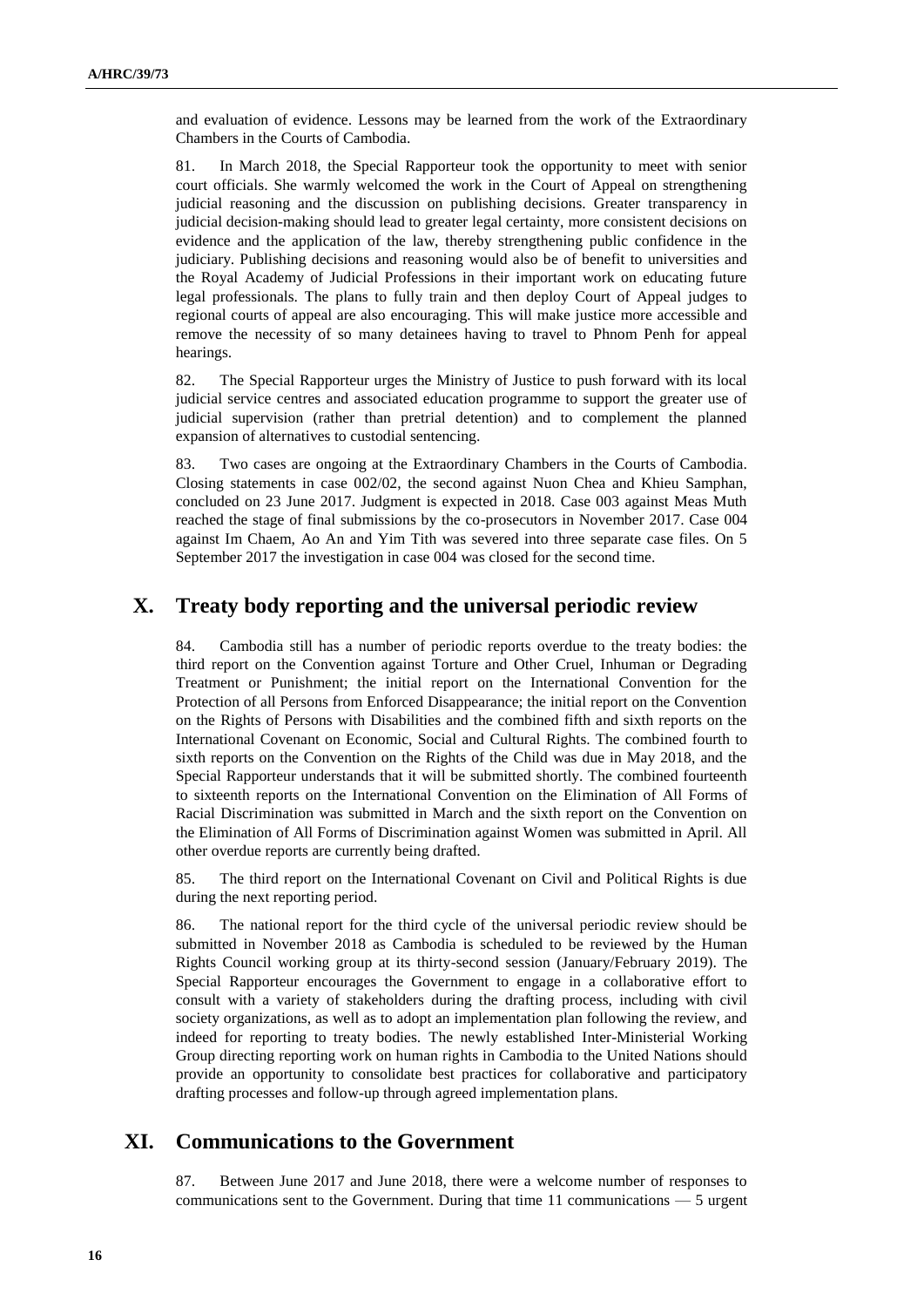appeals, 2 allegation letters and 4 other letters were communicated to the Government. They were issued by the country mandate and/or other special procedure mechanisms. The Special Rapporteur issued eight press releases. The predominant subjects were political participation and freedom of expression.

88. In addition, on 19 April 2018, the Working Group on Arbitrary Detention determined that the ongoing detention of Kem Sokha was arbitrary (A/HRC/WGAD/2018/9). The Government acknowledged receipt of the communication from the Working Group but has not yet responded to provide its views.

### **XII. Conclusions**

89. **The overall human rights situation in Cambodia has suffered over the past year. On one hand, the ongoing economic growth that Cambodia is enjoying has paved the way for improvements in the area of economic and social rights, in particular, social protection, minimum wage and maternity leave. The Government has also submitted its sixth report to the Committee on the Elimination of Discrimination against Women, which will help promote dialogue on gender equality, and its combined fourteenth to sixteenth reports to the Committee on the Elimination of Racial Discrimination. While these are welcome developments, there has been regression in the area of political rights and enjoyment of fundamental freedoms. The dissolution of CNRP and the imprisonment of its President, Kem Sokha, the banning of 118 CNRP officials from political activity for five years and the reallocation of CNRP seats to unelected representatives have seriously strained political rights. Developments in law, policy and practice, including amendment of the Constitution to introduce a lèse-majesté law, have targeted critical and dissenting voices and significantly curtailed fundamental freedoms. These developments are grave. For economic development to be sustainable, the indivisibility of rights dictates that respect for civil and political rights should accompany improvements in economic and social rights.**

90. **Reflecting on Cambodian history, the Special Rapporteur reiterates that human rights are crucial for durable peace, stability and development. The vision based on the Charter of the United Nations and in the 2030 Agenda for Sustainable Development underlies the Sustainable Development Goals. It is also reflected in Cambodia's Constitution, which states that Cambodia is to be an "oasis of peace" based on a liberal multiparty democratic system guaranteeing human rights and respect of law and progressively developing the nation.**

91. **Given the dramatic economic development and progress in Cambodia, it is now timely to focus on securing the Sustainable Development Goals and developing action plans with concrete targets to ensure that all Cambodians can equally share the benefits of that development. The Special Rapporteur looks forward to receiving the localization plan for the Goals and to working with the Government, development partners and civil society towards securing those goals. She therefore intends to focus her next report on the human rights aspects of the localization of the Goals.**

### **XIII. Recommendations**

92. **The Special Rapporteur reiterates her willingness to work with the Government to protect, respect and promote human rights for the benefit of all people in Cambodia. By way of supporting the Government in making tangible progress towards implementing the range of recommendations, and in pursuance of discussions thereon, the following recommendations are highlighted for immediate action. The Government should:**

(a) **Convene a national conference in 2019, with the participation of civil society organizations, donors and United Nations agencies, to prepare a coordinated plan for the implementation of recommendations from the universal periodic review, treaty bodies and special procedures;**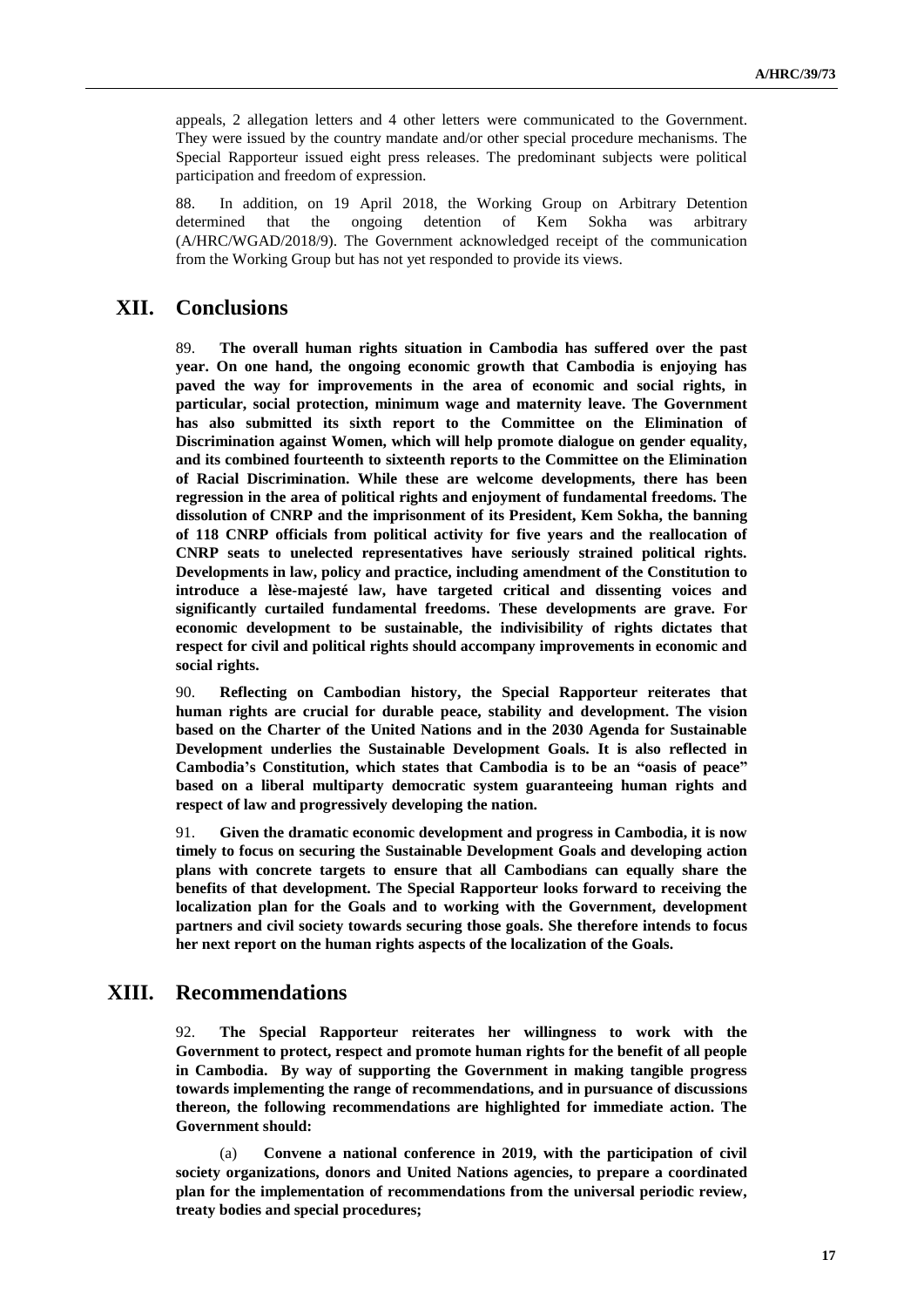(b) **Finalize and publish the localization plan and policies for achieving measurable success in attaining the Sustainable Development Goals;**

(c) **Simplify the process for granting communal land titles and set out a plan with objectives to do so;**

(d) **Where this is not already the case, ensure that the list of court fees is publicly displayed in Khmer in all courts and that any additional fees that clerks may legitimately charge are also verified and publicly displayed;**

(e) **Ensure that the notices indicating that no payments can be made to prison guards or other staff at prisons are clearly displayed in Khmer at the entrance to all detention centres;**

(f) **Develop a manual on the collection, evaluation, use and storage of evidence to strengthen the administration of justice;**

(g) **Continue and expedite the compilation of key decisions of courts of first instance, appeal courts and the Supreme Court;**

(h) **Provide guidelines from the Supreme Council of the Magistracy to all judges to use the pretrial detention form as a means to encourage reasoned judgments for related decisions, and seek capacity-building support as required;**

(i) **Release all detainees who have been charged and imprisoned without sufficient substantiated evidence and who were arrested due to their political affiliations, human rights work or the expression of their opinions;**

Remove the ban on the 118 former CNRP members from engaging in **political activities and restore the former CNRP commune council seats and chief positions to those elected in June 2017.**

93. **The following recommendations are highlighted for consideration to determine the best way to ensure that law and practice comply with international human rights standards. The Government should:**

(a) **Repeal provisions of the Criminal Code that can be used to restrict the freedoms of expression, assembly and association in order to achieve greater compatibility with international human rights standards, decriminalizing offences such as defamation;**

(b) **Ensure that the final version of the environmental and natural resources code takes into consideration the inputs of civil society and United Nations agencies;**

Increase efforts to systematically record and report legal cases with a **summary of the reasoning and provide comprehensive training to the judiciary on the contents of the manual on evidence, once finalized;**

(d) **Increase efforts to minimize pretrial detention and the use of noncustodial sentencing in appropriate cases, supporting this with public awarenessraising and information campaigns;**

(e) **Introduce practical guidelines on alternative sentencing to enforce the Law on Juvenile Justice and relevant provisions of the Criminal Code;** 

(f) **Increase efforts to publish the judicial decisions of all courts;**

(g) **Provide, through the Ministry of Economy and Finance, sufficient budgetary allocations for the communal land titling process as well as for legal aid;**

Use interim measures for indigenous communities under article 23 (2) of **the Land Law 2001 with a view to halting all forms of land transactions until the community concerned has received a final decision on its communal land title claim;** 

Ensure that centres housing users of drugs and other substances as well **as centres supporting persons with psychosocial and other disabilities are adequately resourced and meet relevant international standards;**